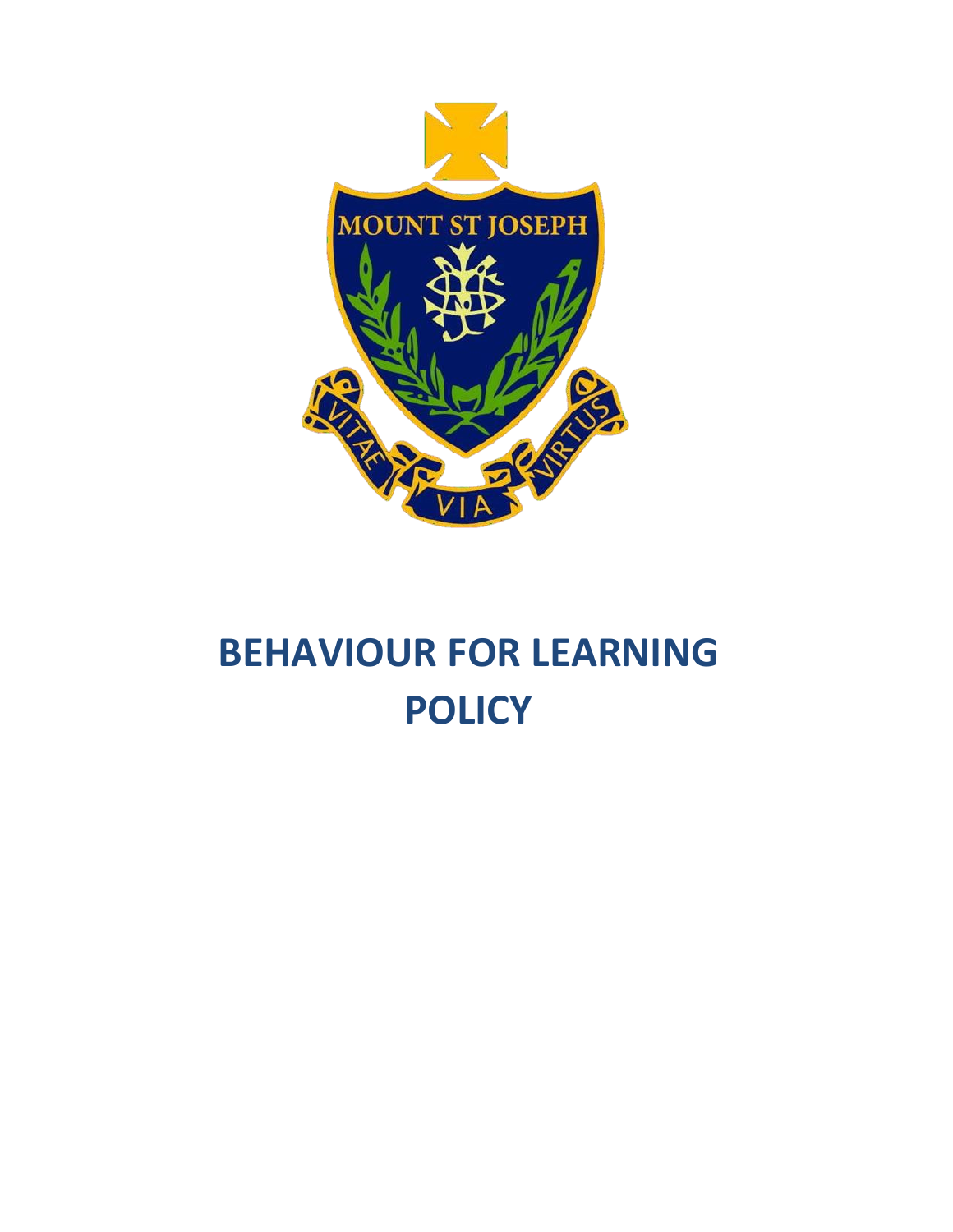| <b>Mount St Joseph Document Control Table</b> |                                       |                         |                      |  |  |
|-----------------------------------------------|---------------------------------------|-------------------------|----------------------|--|--|
| <b>Document Title:</b>                        | Policy (Behaviour<br>for<br>Learning) | Author name / post:     | Director of Pastoral |  |  |
| <b>Version Number:</b>                        | 1.2                                   | <b>Document Status:</b> | Review by SLT        |  |  |
| Date Approved:                                | 04.09.2017                            | <b>Approved By:</b>     | <b>SLT</b>           |  |  |
| <b>Effective Date:</b>                        | 04.09.2017                            | Date of next review:    | 01.09.2022           |  |  |
| <b>Publication</b><br>method:                 | Website/staff<br>circulation          | Date published          | 04.09.2017           |  |  |
| <b>Superseded</b><br>Version:                 | 1.1                                   |                         |                      |  |  |

| <b>Document History</b> |                |                                                                                                                 |  |  |
|-------------------------|----------------|-----------------------------------------------------------------------------------------------------------------|--|--|
| <b>Version</b>          | Date           | Notes on Revisions                                                                                              |  |  |
| 1.0                     | September 2017 | Policy re-write due to introduction of the<br>Green<br>Room and new Associate Heads of Year.                    |  |  |
| 1.1                     | September 2019 | Reviewed – no amendments recommended                                                                            |  |  |
| 1.2                     | September 2020 | Reviewed with minor amendments<br>Supplementary COVID policy added to<br>appendices                             |  |  |
| 1.3                     | September 2021 | Additional appendix added for escalation of<br>behaviour. Supplementary COVID policy<br>removed from appendices |  |  |
|                         |                |                                                                                                                 |  |  |
|                         |                |                                                                                                                 |  |  |
|                         |                |                                                                                                                 |  |  |
|                         |                |                                                                                                                 |  |  |
|                         |                |                                                                                                                 |  |  |
|                         |                |                                                                                                                 |  |  |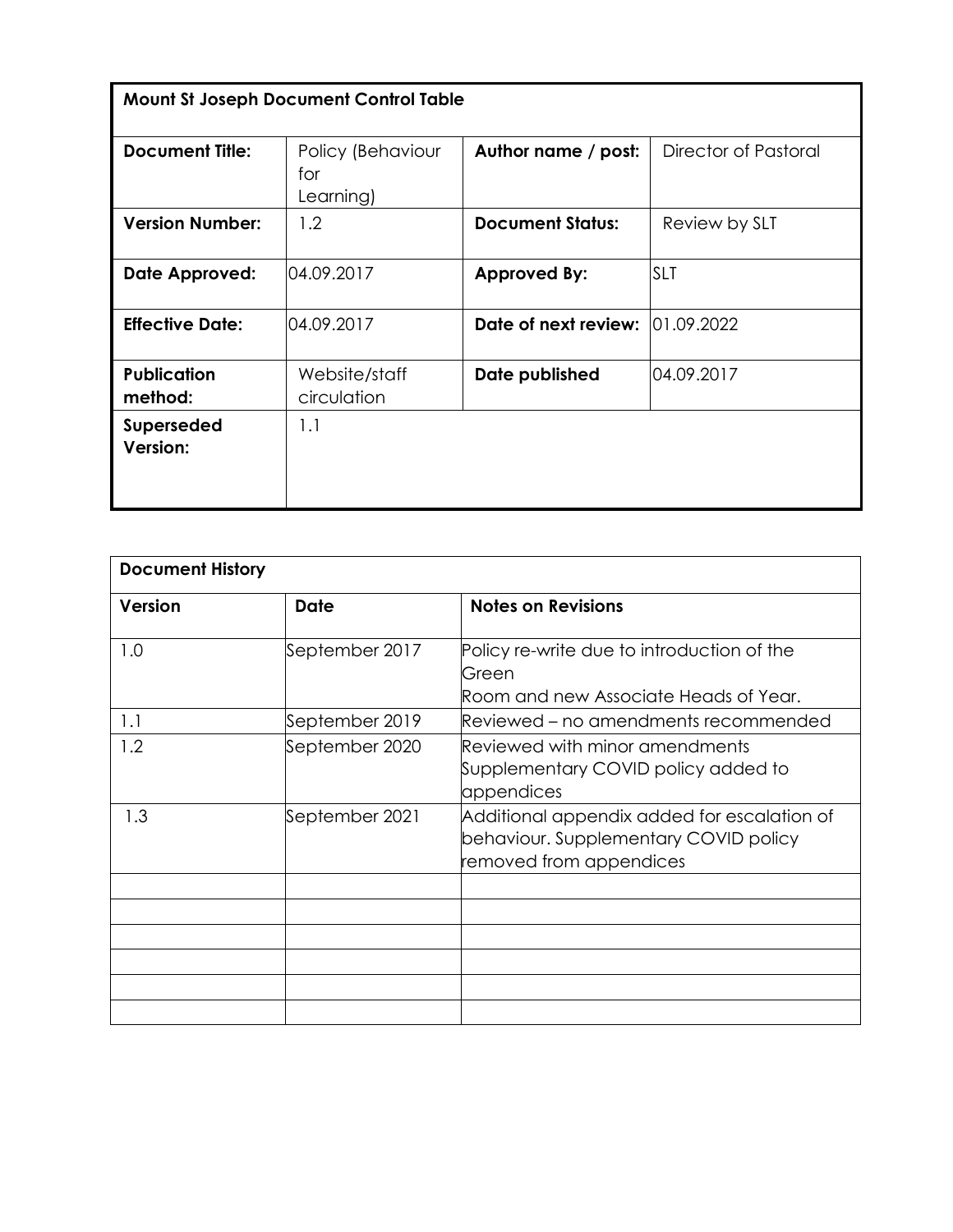#### *A Community of Learners, Believers, Friends*

We believe that every child is uniquely created and loved by God and called by Him to fulfil *a special purpose. It is our privilege to help each child to identify, nurture and use his/her talents to build a better world.* 

*GOSPEL VALUES: Dignity of the Person which is your peers, parents/ carers, teaching and non-teaching staff – through this policy we uphold the values of: justice, human integrity, selfworth, listening and respect.* 

#### **School Mission Statement**

As a Roman Catholic School – Mount St Joseph strives to be a community of learners, believers and friends.

As a community of learners, we aspire to achieve our full, academic potential in a happy, safe and caring environment.

As a community of believers, we aim to develop a full awareness of our spiritual and moral responsibility and a deepening love and understanding of our faith.

As a community of friends, we influence the people around us by using our unique gifts and talents to develop one another socially and culturally to build a better world.

Our community is bound together by the faith it proclaims. We celebrate the primacy of the spiritual and moral life, the dignity of the person, the importance of community, caring, social justice and the common good.

We seek to have Christ at the centre of all that we do in school and to give the Students in our care the opportunity to grow spiritually in a loving worshipping community. We welcome children of other faiths and respect their beliefs and culture.

We believe that every child is uniquely created and loved by God and called by Him to fulfil a special purpose. It is our privilege to help each child to identify, nurture and use their talents to build a better world. To this end we will work in partnership with parents, parishes, the community of schools and with the wider community.

We seek to be at the heart of the community we serve, learning from it and contributing to it. We believe that enterprising people can help themselves and add something to society also. Our mission is to nurture enterprise in young people today so that they will be the creators of wealth tomorrow, not for self-fulfilment but to develop and use our gifts for the service of God through other people.

To this end we will: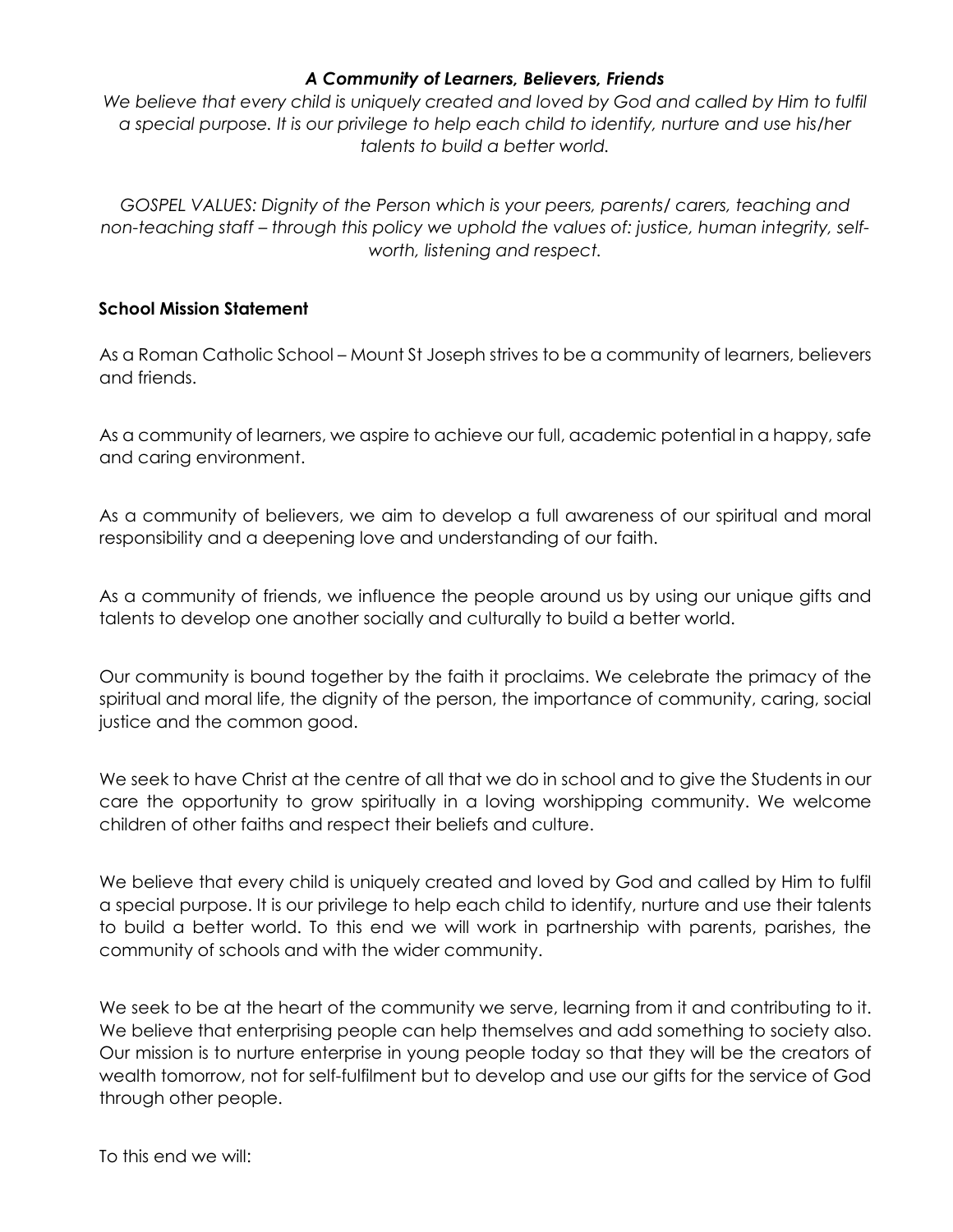- Have high expectations of all staff and students reflected in ambitious targets for both
- Aim to attain the highest academic standards
- Allow no limits to aspirations or learning
- Promote the Catholic ethos across the curriculum in styles of teaching and learning
- Recognise and reward enterprise skills
- Develop strong links with business partners evident in both the governance of the school and

classroom practice

- Enrich the curriculum with a broad and balanced curriculum Work to develop real partnerships with the community of schools, enabling the dissemination of good practice
- Use the latest technological resources to promote flexible extended learning

We seek to work in the spirit of the Sisters of the Cross and Passion who founded our school – striving to bring the compassion of Christ to the suffering and deprived, combating materialism and spiritual emptiness and teaching an understanding of the values of Christian family life and community responsibilities, locally, nationally and globally.

The behaviour policy at Mount St Joseph is based upon a Catholic ethos were Christ is at the centre, that generates a positive environment for those who work and learn within it as a Community of Learners, Believers and Friends.

#### **Aims & Principles**

To provide all students with a safe, happy, positive and challenging learning environment in which they have a wide range of opportunities (curricular and extra-curricular) to enjoy success and achieve their full potential academically, socially, physically, morally and spiritually. We are committed to establishing an environment for learning based on:

- Every student has the right to learn in class.
- Every student has the right to a secure learning environment. Every teacher has the right to be able to teach in a calm and ordered environment and has the right to expect the cooperation of students and the support of parents/carers and Governing Body in delivering the curriculum.
- Enabling students to acquire self-discipline, resilience, independence, and equipping them with the skills for life's challenges.
- Developing courtesy, sensitivity, and an awareness of the needs of others.
- Ensuring that all members of the school community can move safely around school.
- Students have a responsibility for the school environment and for the books and equipment in their care.
- Every teacher has a responsibility to provide effective and challenging teaching appropriate to the needs of all the students in each class and allows no limits and aspirations of learning.
- To allow students the opportunity to learn and achieve their maximum potential.

#### **Aims and Purpose**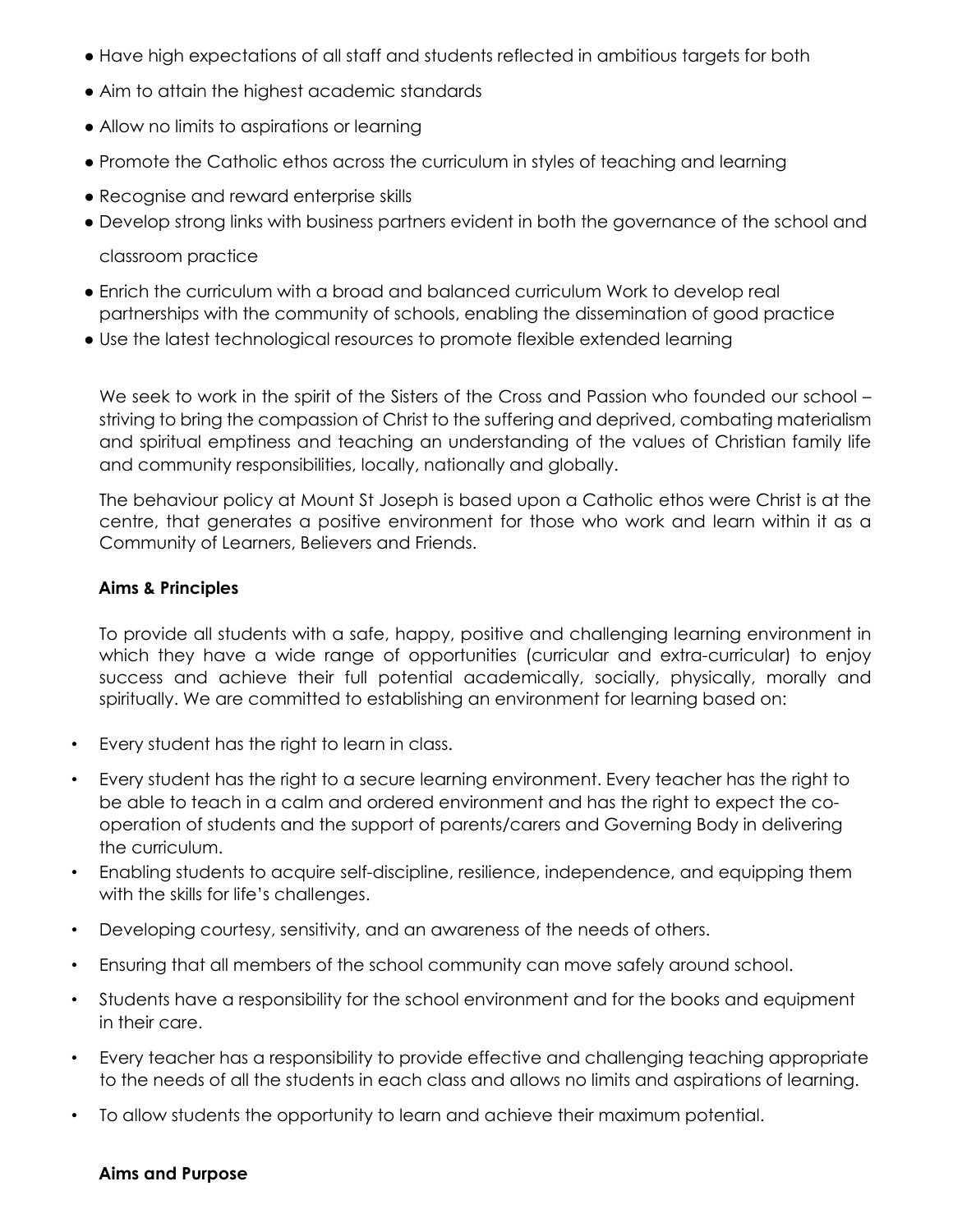Our aim is to promote positive behaviour and attitudes which are based on mutual respect between all members of the school community and thus develop in our students: selfdiscipline, personal responsibility, high self-esteem and a pride in the school.

Mount St Joseph is committed to providing an environment which enables all teachers to teach engaging and high-quality lessons so that students can learn and achieve their maximum potential. Students are expected to show positive behaviour for learning at all times when they are representing the school which encompasses the 3Rs:

- Respect
- **Resilience**
- Responsibility

In carrying out this aim we will create a pleasant and successful learning environment for all which will ensure that effective teaching and learning can take place.

## **Roles & Responsibilities**

The Governing Body will establish in consultation with the Headteacher, staff and parents the policy for the promotion of good behaviour and keep if under review. It will ensure that the policy is communicated to students and parents, is non-discriminatory and the expectations are clear. Governors will support the school in maintaining high standards of behaviour.

The Headteacher will be responsible for the implementation and day to day management of the policy and procedures. Supporting staff faced with challenging behaviour is also an important responsibility of the Headteacher.

Staff including teachers, support staff and volunteers, will be responsible for ensuring that the policy and procedures are followed, and consistently and fairly applied. Mutual support amongst all staff in the implementation of the policy is essential. Staff have a key role in advising the Headteacher on the effectiveness of the policy and procedures. They also have responsibility, with the support of the Headteacher, for creating a high-quality learning environment, teaching good behaviour and implementing the agreed policy and procedures consistently.

The Governing Body, Headteacher and staff will ensure there is no differential application of the policy and procedures on any grounds, particularly ethnic or national origin, culture, religion, gender, disability or sexuality. They will also ensure that the concerns of students are listened to and appropriately addressed.

Parents and carers will be expected to take responsibility for the behaviour of their child both inside and outside of the school. They will be encouraged to work in partnership with the school to assist the school in maintaining high standards of behaviour and will have the opportunity to raise with the school any issues arising from the operation of the policy.

Students will be expected to take responsibility for their own behaviour and will be made fully aware of the school policy, procedure and expectations. Students also have a responsibility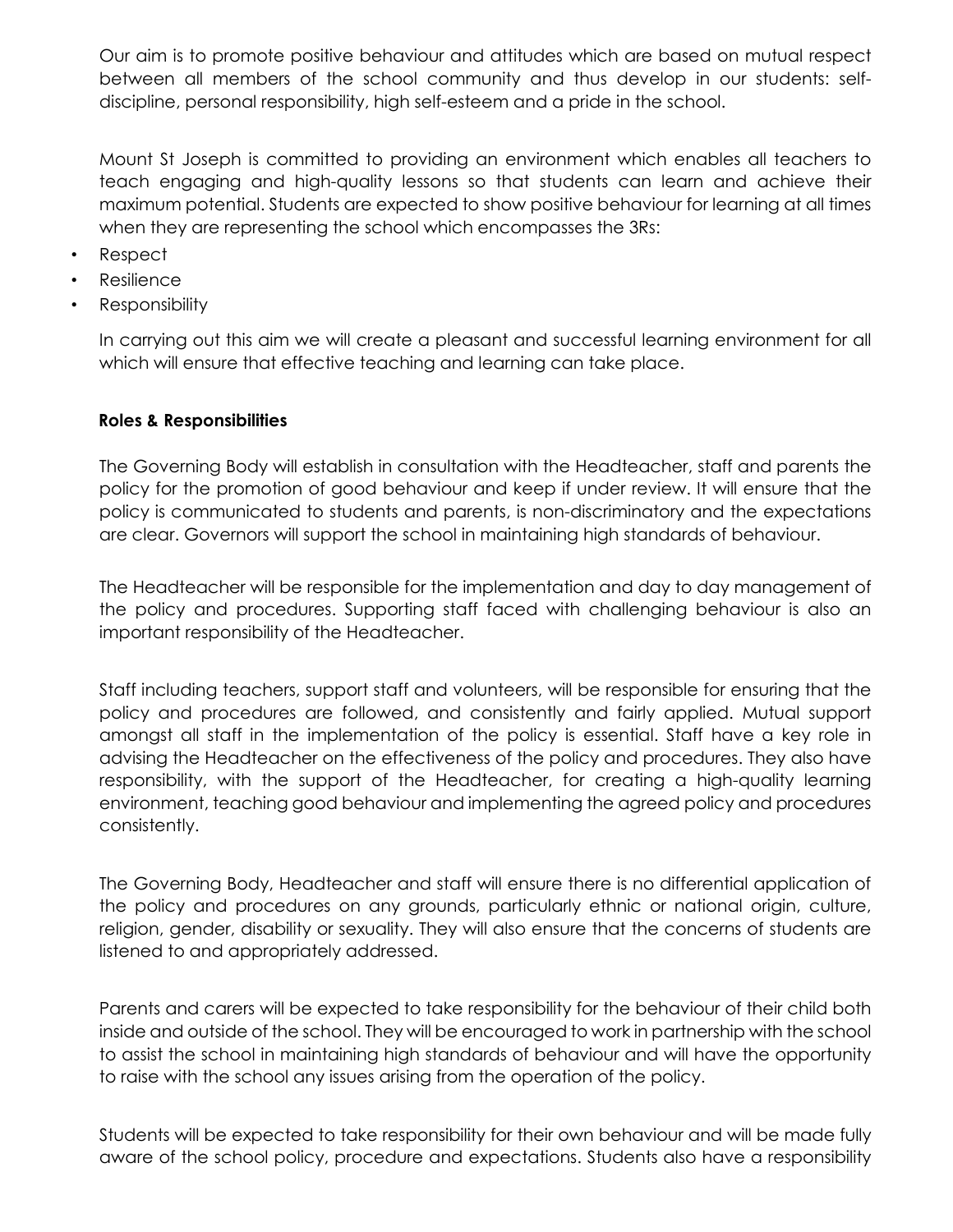to ensure that incidents of disruption, violence, bullying and any form of harassment are reported.

## **Guidelines**

As part of the pastoral programme all students are given a clear understanding of the principles underpinning the school's expectations regarding behaviour. These principles are based on the school mission statement and reflect the Gospel values. Students are also informed of the rewards for keeping the rules and the consequences of not adhering to them.

Both teaching and support staff are given appropriate training to help them to acquire skills for classroom organisation and the process for dealing with behaviour issues.

#### **Behaviour Management Procedure/Practice**

#### **Developing a positive school environment**

It is important to have clear behaviour expectations outside the classroom and around the school. Students need to be aware of and reminded of expectations when moving around the school and during unstructured social times.

#### **Reward System**

## **Staff in school have a responsibility and obligation to take a proactive approach to the school's rewards system**

**Premium Banking Points** - are awarded by all staff using various categories to reward positive behaviour and actions which create a safe learning environment.

Teachers are expected to award Premium Banking Points on a timely basis to students.

A rewards committee comprising of Heads of House, Heads of Year, teaching staff and nonteaching staff identifies appropriate systems and rewards.

Each Department will develop a bespoke rewards policy for their subject area to ensure all students are praised.

Positive behaviour is reinforced by other rewards – stickers, certificates, postcards home, phone calls to parents, SLT breakfasts or they can be used to access specific school reward events e.g. fun days, Year 11 Prom.

The teacher responsible for a classroom has an expectation to display the 3Rs logo (appendix 1) and the personal skills award (appendix 3).

Celebration Assemblies through the House system will occur regularly to reward students who make a positive contribution to school life.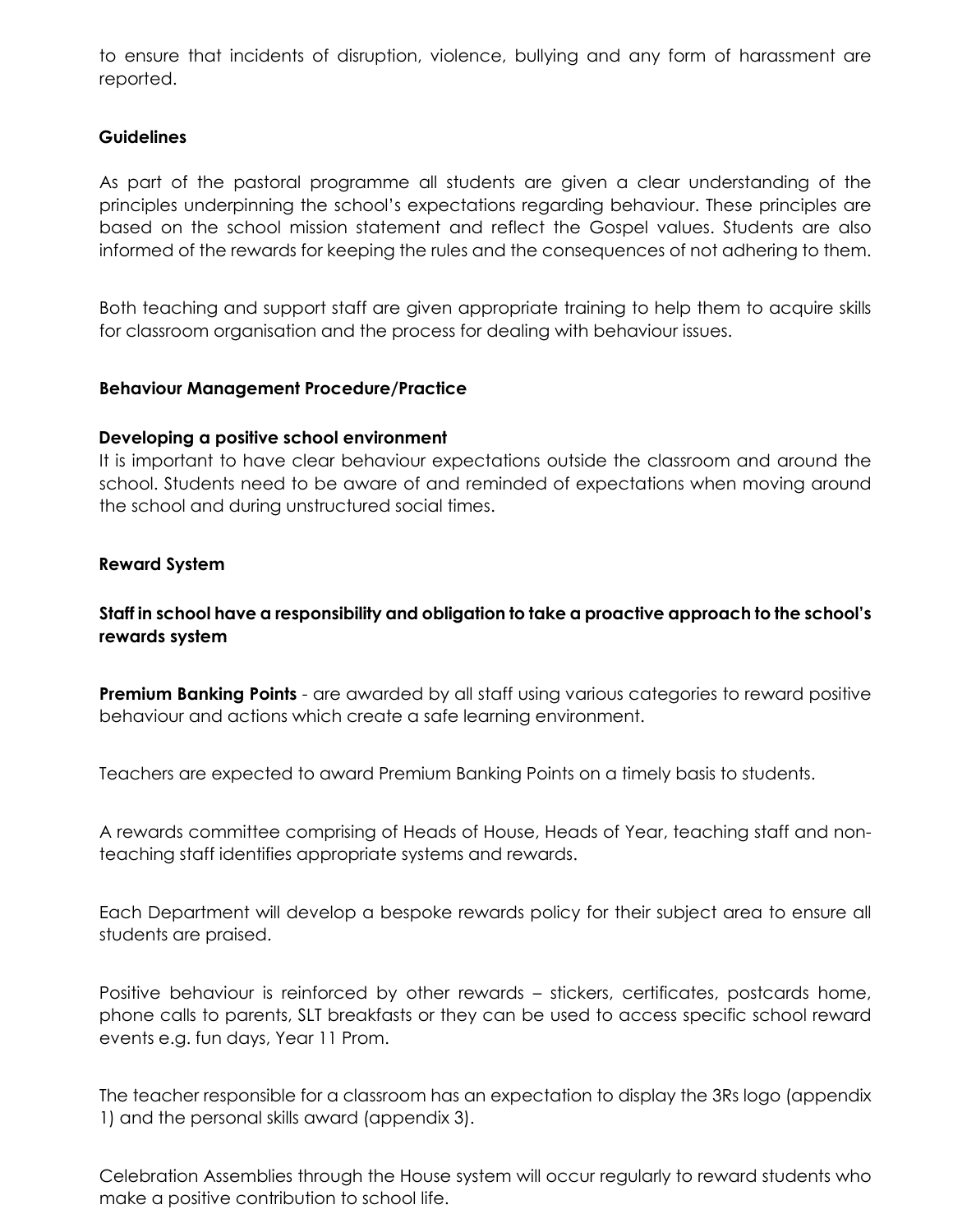Special House celebration assemblies take place at the end of every term, and an annual whole school celebration takes place at the end of summer term celebrating the contribution and success of both students and staff.

**House System** - Mount St Joseph operates a House system to reward students both individually and collectively for positive behaviour and achievements. The system comprises of three houses, Mandela, Shakespeare and Jenner.

## **Developing a positive classroom environment**

Teachers are expected to have the 3 Rs logo on display in their classroom. Appendix 1

Teachers will aim to meet and greet students at the door as they enter their classroom.

Praise will be given continuously for good work and behaviour

In order to secure outstanding classroom behaviour, there are three elements which need to work together:

- 1. The consistent application of the school's positive behaviour policy by all staff
- 2. The extent to which students control and manage their own behaviour
- 3. Caring relationships built upon mutual respect

## **1. The consistent application of the school's policy by all teachers**

There are a number of areas where consistency is vital to support the development of outstanding behaviour:

## *The beginning and end of lessons*

- Teachers should meet and greet students at the door.
- The room should be set up to engage students and a task ready for students on entry.
- Students who arrive late need to know there will be a follow up.
- At the end of a lesson the lesson must end promptly and in a structured manner.
- Keeping students behind and making them late for their next lesson is also likely to be disruptive. Teachers stand at the door and usher students out at the end of the lesson.

## *The use of praise and rewards*

- Teachers should praise the behaviour they want to see more of, and students doing the right thing.
- Teachers need to understand the school reward system and ensure they award rewards in line with this.
- Teachers who do not make use of the agreed rewards system devalue the system in the eyes of the students.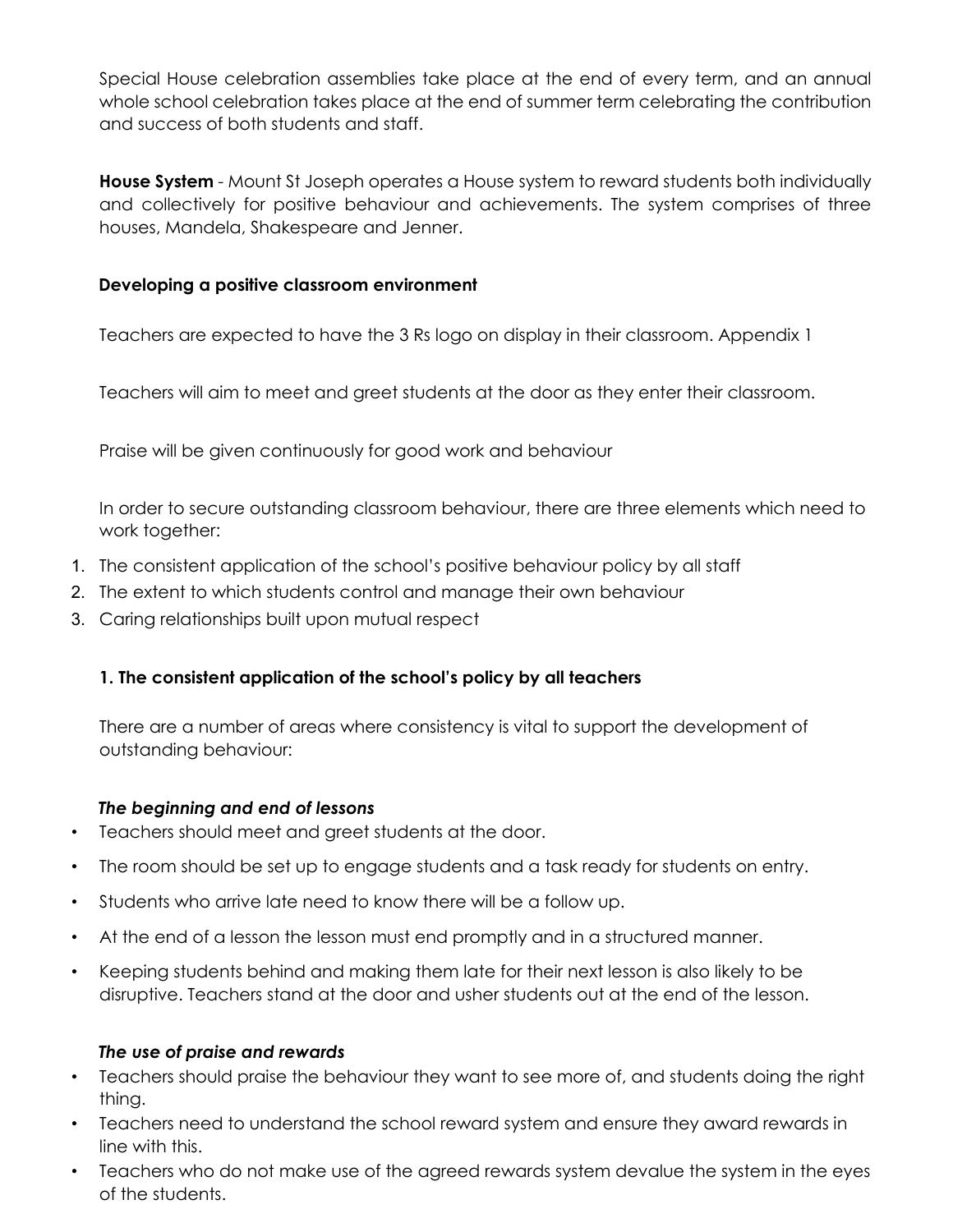#### *The use of sanctions*

- Expectations are to be set and clarified each lesson / regularly.
- Teachers should know the different stages of the behaviour policy, and escalate appropriately through warning and sanctions (see Appendix 2)

## *The management of discussion and questioning*

- There should be strategies to ensure that students wait their turn, listen, do not interrupt others and respect others opinions.
- There should be clear routines for transitions and stopping the class.

## **2. The extent to which students learn to control and manage their own behaviour**

This is much more likely to be in evidence when the positive behaviour for learning policy is being consistently applied and teachers have developed positive caring relationships based upon mutual respect.

The following strategies might support the active engagement of students in securing outstanding behaviour:

- The 3Rs logo is fully visible and clear and students are given a role in refining and prioritising them
- Students are given responsibility and active roles in group discussion
- Students own their learning and are working harder than the teacher. They are actively contributing to the lesson, listening, respectful to the contributions of others and they show resilience when tasks are challenging.
- The teacher gets to know and understand the individuals and their needs and recognises their participation.

## **3. Caring relationships built upon mutual respect**

• Teachers get to know their students, their needs and their strengths and weaknesses and use

this information to inform their planning and differentiation of tasks within the lessons.

- Teachers model respectful relationships, have high expectations, model the way students speak to each other and to them and high standards of appearance and dress.
- Students know and understand what respect is, and understand how they can develop and show this.

## **The implementation of a positive behaviour for learning policy**

At times students may behave in an inappropriate manner which affects others in the school community. The following section describes the consequences which should be adopted for such behaviour

Teachers will make every effort to respond assertively when faced with inappropriate behaviour, calmly refocusing the student's attention on the work set and applying the consequence and reward system consistently.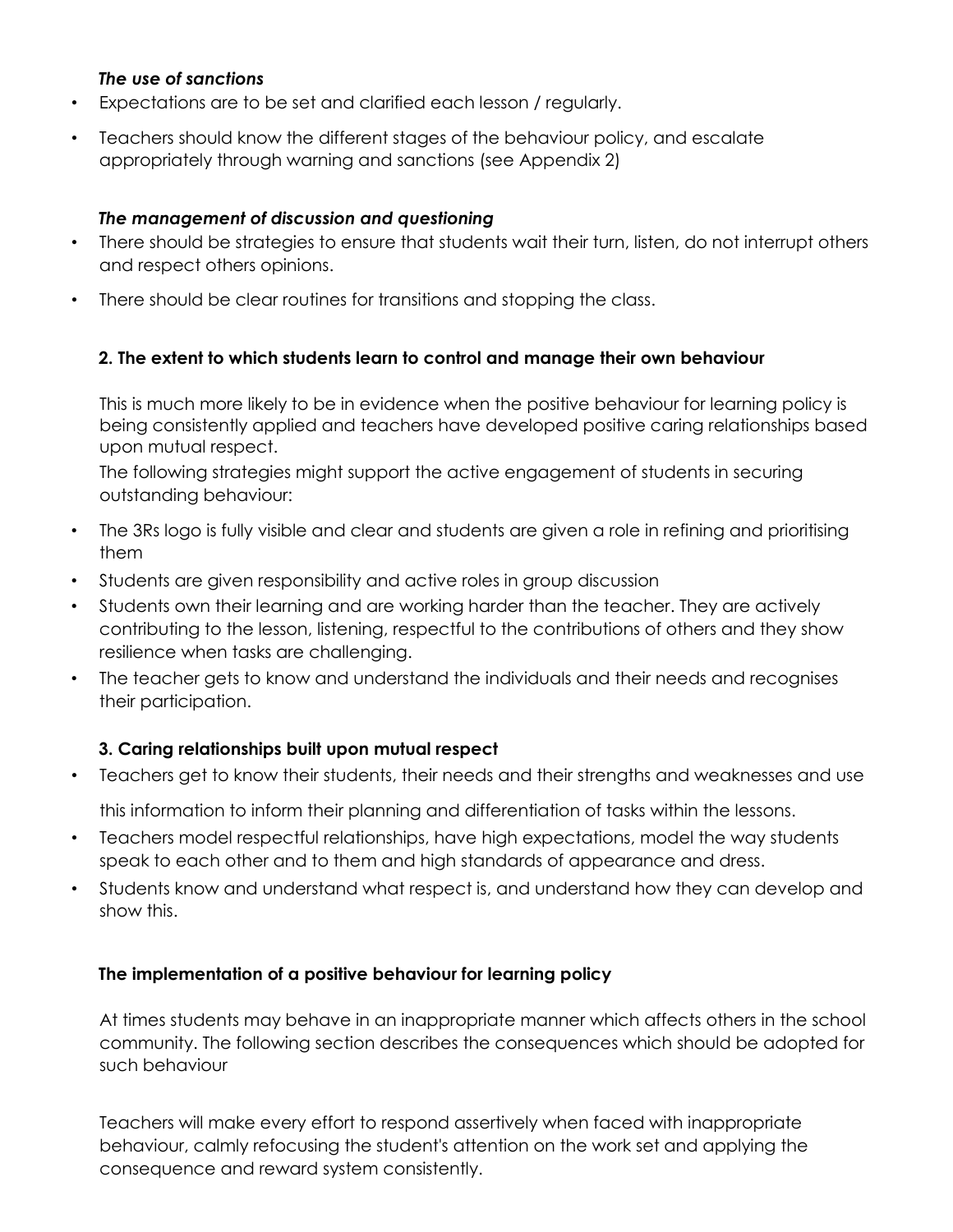D1 – D3 incidents are dealt with by the classroom teacher in order to establish and maintain good and caring relationships.

It is the responsibility of the subject staff to enter the incident into the school system (SIMs) including the action taken.

The system operates through SIMS where types of behaviour are recorded. The consequence codes are listed in Appendix 4:

Consequences should be issued assertively with due regard for fairness and in the context of promoting classroom teaching and learning for all and they should ideally reflect the schools '3Rs' Respect, Responsibility and Resilience - a document displayed in every classroom throughout the school.

On call staff- The removal of a student from class is a serious consequence, which should **only**  be applied when all positive encouragement and other consequences have proved ineffective. The student should remain with the teacher until on call staff arrive. On call staff on arrival at the classroom will in the first instance try and reconcile the student and teacher with the aim of returning the student to the lesson. If the incident does not allow for immediate reconciliation the student will then be taken to the teacher nominated on the D3/D4 subject timetable for that lesson.

Students removed from lesson will be taken to the Head of Department/Second in Department or another nominated teacher in the department.

Every department will produce a D3/D4 timetable which will be distributed and displayed throughout the department.

After any detention/removal teachers should seek to address the problem(s) with the student in order to ensure the student fully understands why he/she was detained/removed and to reinforce that such behaviour will not happen in the future. This **reconciliation** and **restorative**  approach reflect our Catholic ethos and core values. This reconciliation will take place in the D3/D4 detention and should happen within 48 hours of the incident. If this detention is after the next scheduled lesson with that teacher, then the reconciliation needs to take place before the next scheduled lesson.

This restorative approach reflects our Catholic Ethos and the key principles of respect, responsibility, and responsibility.

Extreme behaviour e.g. verbal abuse of staff, assault on another student or staff will result in removal from the classroom by on call staff. Students will be taken to the Pastoral Coordinator while statements are collected. This type of incident will lead to further sanctions, including isolation, referral to the Inclusion Unit (Appendix 8 Inclusion Unit) or exclusion at the discretion of the Headteacher.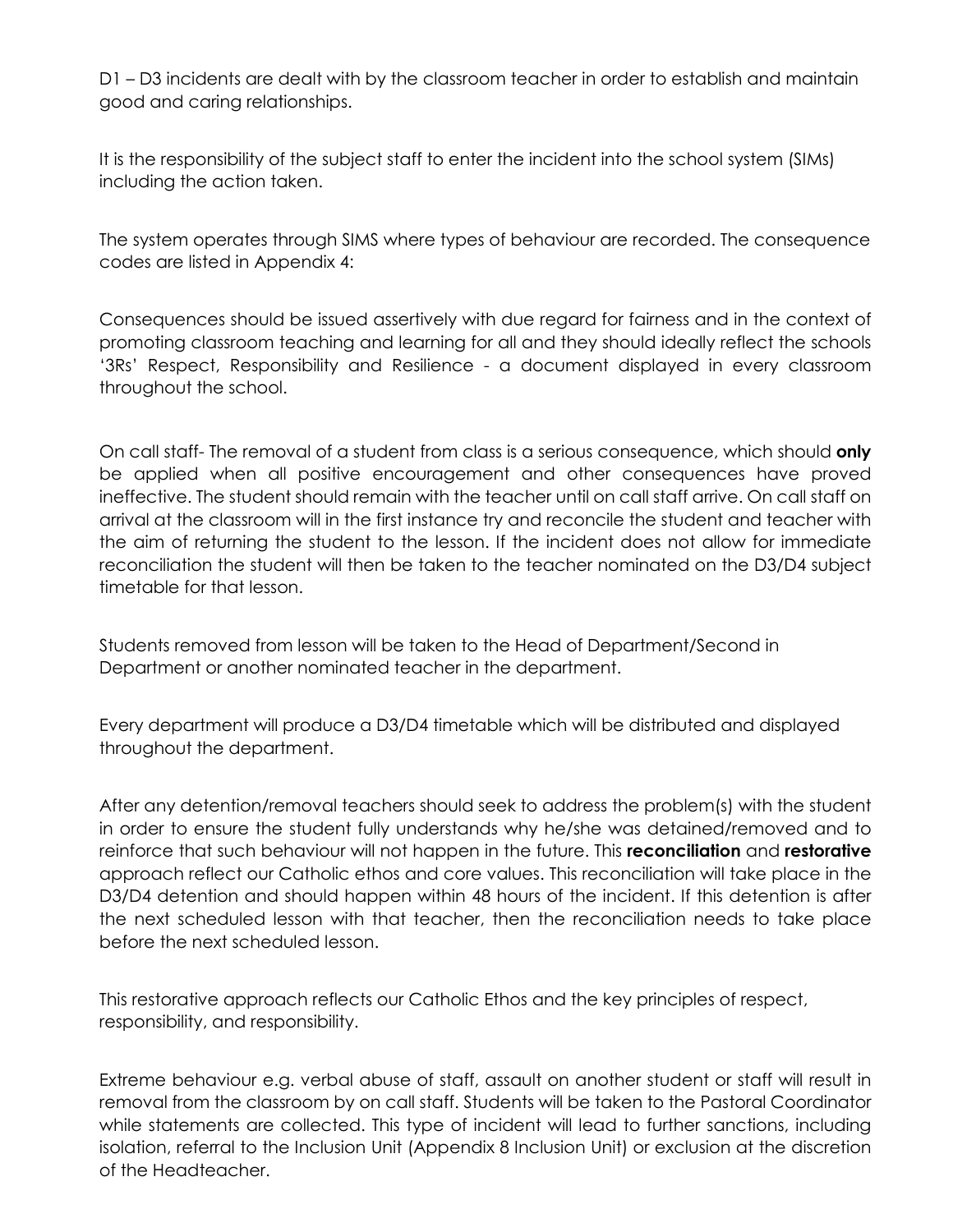**NOTE** – families of the students listed in the Pastoral Contact list should **not** be contacted directly without the member of staff consulting the relevant Pastoral Coordinator.

**NOTE -** If a student has three or more D3s and or D4s in a day, this will be dealt with by the Year Team and will usually result in a visit to the Inclusion Unit.

## **It is important to remember that:**

- The desired outcome is for the student to modify / improve their behaviour
- The focus must be on applying strategies to prevent a student from escalating through the consequences system
- All students will have a fresh start at the start of each lesson
- The HOD, HOY and SENCo are available for advice and support
- The consequences system is an escalating system and each of the steps should be actioned by the teacher.

## **Out of Classroom Incidents**

Occasionally incidents will occur outside of the classroom.

## **Examples of out of classroom incidents**

- Uniform issues
- Out of bounds/ Leaving the school grounds without permission
- Student out of lesson without permission
- Smoking on site
- Swearing overhead by a member of staff
- Swearing directly at a member of staff in response to staff request
- Repeated defiance
- Refusal to follow instructions given by staff
- Students fighting
- In appropriate use of social media
- Bringing the school into disrepute.

The procedures for developing a positive school environment explain how the school will follow up with these incidents. All incidents outside the classroom need to be recorded on a pink incident form and/or by email and sent to the relevant person.

## **Detentions**

Students who fail to attend a detention or disrupt a detention will face an escalation process which ultimately may lead to a 1 hour after school detention and or a period in the Inclusion Unit

## **Recording information**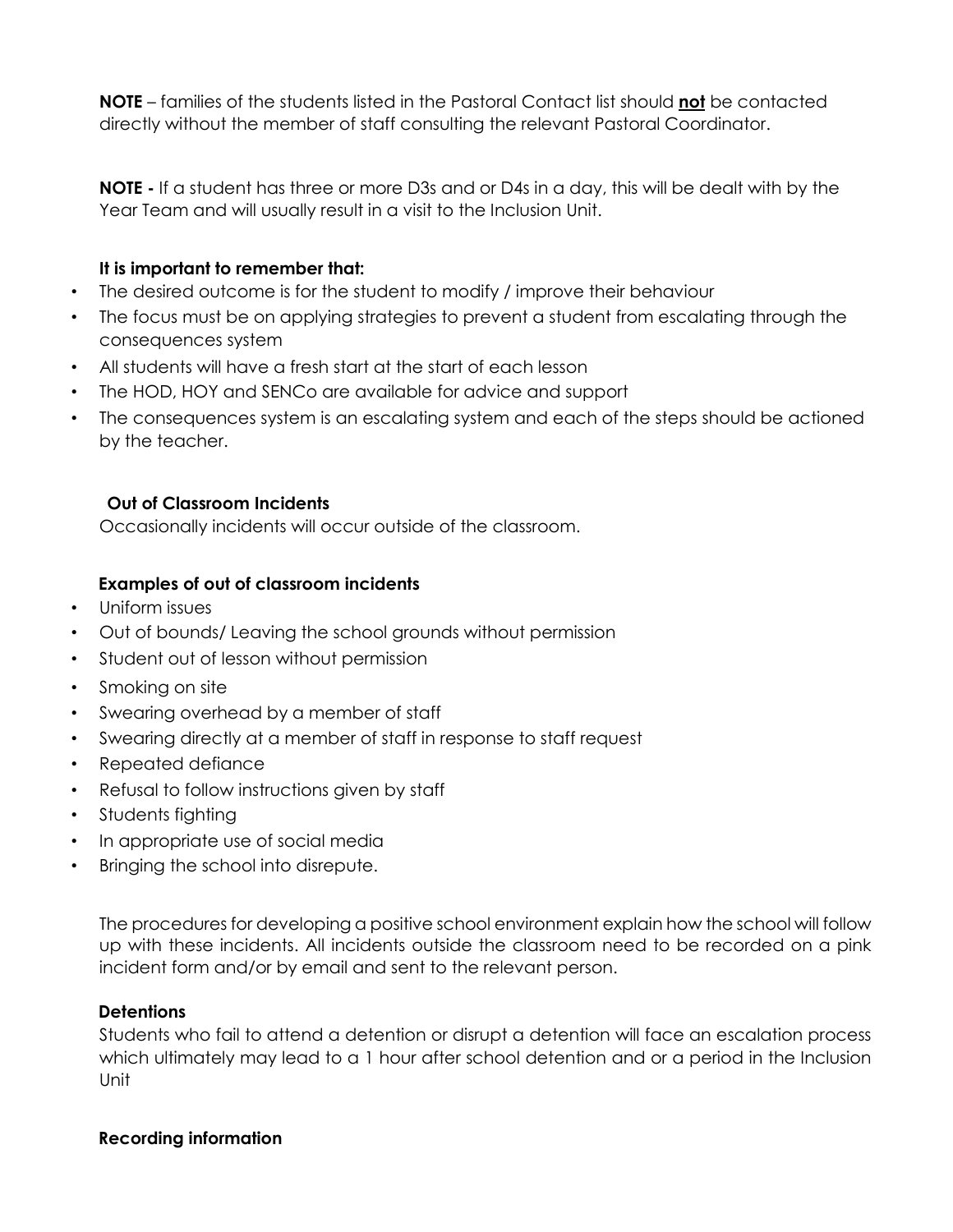All incidents in the classroom are to be recorded by staff directly onto SIMS by 3:30pm on the same day. This will result in all information on a student being held centrally in one place. It is important to remember to complete the SIMS log fully including details of the incident and any strategies or actions already carried out. Please log onto the individual child to complete all the requested details.

For serious incidents or incidents that require explanation, please log on SIMS and then follow up with a written description of the incident. This should before 4.00pm.

**Monitoring** - All staff encourage good behaviour; unacceptable behaviour is monitored on a daily basis using a conduct sheet/progress book where necessary. Targets for improvements are then set. The Premium Banking reward and consequence system for individual students is available to all staff electronically. The Pastoral Team, Heads of Key Stage and Heads of Department will monitor the behaviour log daily.

Students failing to respond to the assertive discipline system, who are continually disruptive, whose behaviour is a barrier to their own learning and to that of other students, will be referred for additional support using the conduct escalation system (appendix 5)

The Pastoral Team will monitor behaviour daily and will contact parents as required.

Students who are showing consistent disregard for the positive behaviour for learning policy who are continually disruptive and whose behaviour is a barrier to their own and others learning across a variety of subjects will be referred for additional support. Parents will be invited to be part of this process.

If behaviour continues to decline and the conduct escalation system is not working, then the student will be offered further support such as: a referral to Behaviour Support in the Intervention Centre, Pastoral AREA Support Programme, referral to the SENCo or referral for Early Help.

Specialist support is available for students needing particular help with anger management, relationships, self- esteem, substance abuse etc. Students may be referred to the Pastoral/SENCo for a set period or for 'curriculum hot spots'.

**Parental Meetings -** The school may invite parents/carers to attend a meeting with staff to discuss a particular issue in relation to a concern over a student's general behaviour or in relation to a specific incident. If the matter has resulted in the student receiving an isolation/visit to the Inclusion Unit, Alpha Unit or an exclusion and the parents do not attend for whatever reason the school will endeavour to make every effort to contact parents/carers when the parent and carer fails to attend the meeting.

In most cases students will attend the meeting with their parent/carer. They should do so in full school uniform without exception. Where incidents involve members of staff it is not school procedure for the staff to be present at the meeting. The school Link Police Officer/Officers and/or a PCSO could be present in student and parental interviews.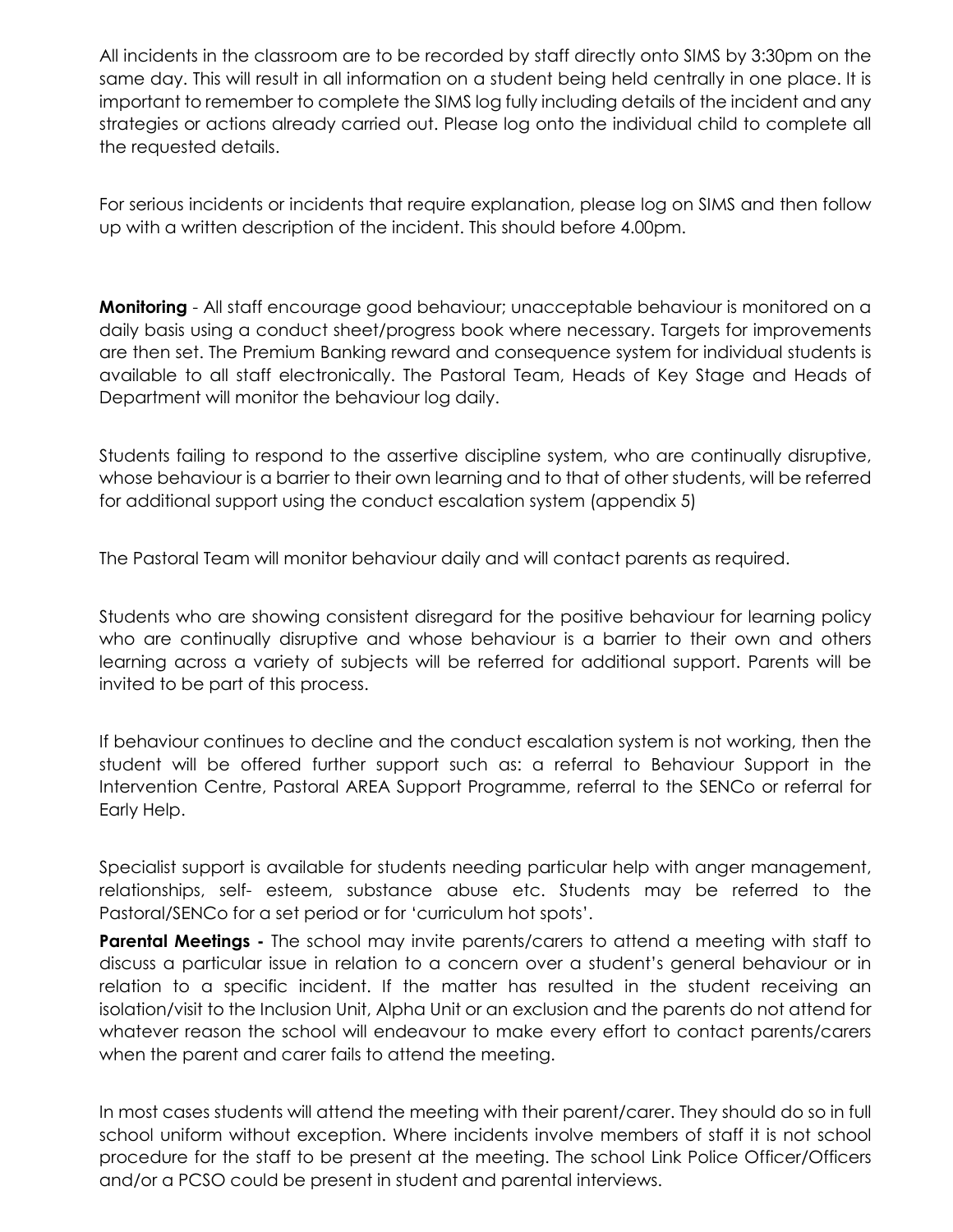**Sanctions** - There is a phased response to sanctions following repeated classroom disruptive behaviour or a single serious event.

This phased response uses the different sanctions identified below in a manner which reflects the seriousness of the situation.

- After school detentions e.g. with subject staff, Head of Department, Head of Year, Head of Key Stage/Inclusion Senior Leadership Team.
- Community service or restorative justice (which is used as a constructive alternative to fixed term exclusion)

e.g. lunch duty.

- Isolation with different staff ranging from form teachers, subject teachers, Head of Department, Head of Year, Head of Key Stage/, Inclusion Unit, Senior Leadership Team. Anyone placed in isolation (see appendix 5 for Inclusion Unit protocols) will be required to complete a reflection sheet (appendix 7) and a reconciliation sheet (appendix 8)
- Isolation for specific 1:1 programmes intended to encourage and develop changes to inappropriate choices which manifest themselves in poor behaviour.
- Removal of a student's eligibility/opportunity to take part in extra curricular activities such as school trips, Year 11 Prom etc.

#### **Exclusion:**

- $+$  fixed term exclusions
- permanent

Students who continue to be abusive, aggressive, disruptive, who bully or who bring illegal substances into school are formally excluded from school - initially this is for **a fixed period at the discretion of the Headteacher**. Parents are asked to become increasingly involved in monitoring and supporting targets set. A student who has been excluded from school will be expected to undertake a reintegration placement of at least one day in the Intervention Centre. Depending on the reason for the exclusion this placement maybe for an extended period of time as directed by the Headteacher.

A Governors' sub-committee meets to consider exclusions of more than 5 incidents in a term.

Students who have a longer term of exclusion of more than five days in one period will be sent to the agreed Local Authority provision to receive their on-going education during the exclusion period.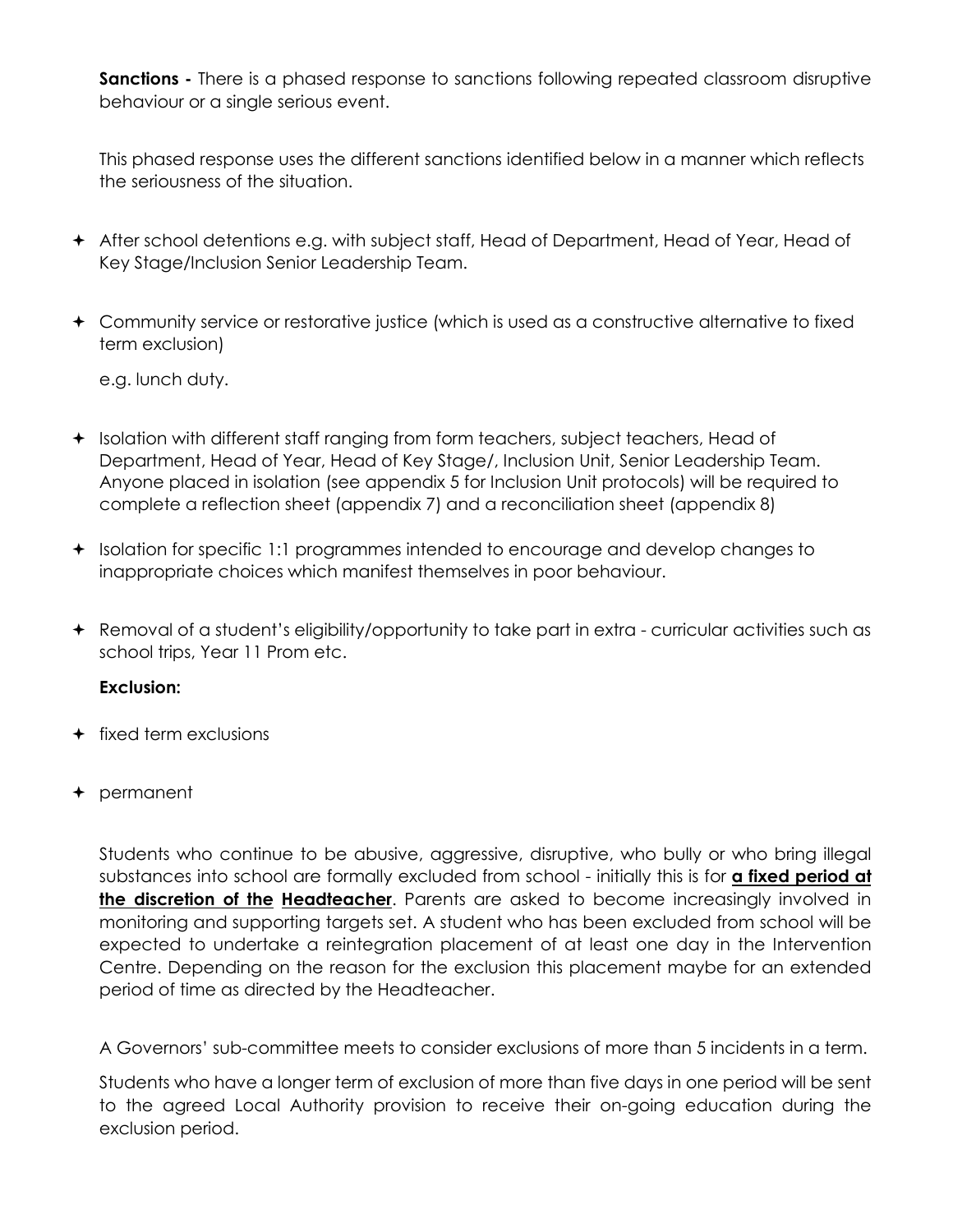The Headteacher will consider permanent exclusion when there has been a serious breach of the school's behaviour for Learning Policy or when allowing a student to remain in school will seriously harm the well-being of other members of the school community.

Guidelines related to positive behaviour for learning – Appendix 9. Staff roles and responsibilities can be found in Appendix 10.

The school operates a Positive Behaviour for Learning Policy which incorporates the government's guidance for schools. The Governing Body has been provided with the appropriate information.

## **Conclusion**

We believe that all students and teachers have the right to work in a calm and ordered environment. Positive discipline helps students to make correct choices and prepares them for life beyond school.

Together we can make Mount St Joseph and its community of learners, believers and friends extremely successful, a school which we are all proud to belong to and a school where visitors enjoy coming.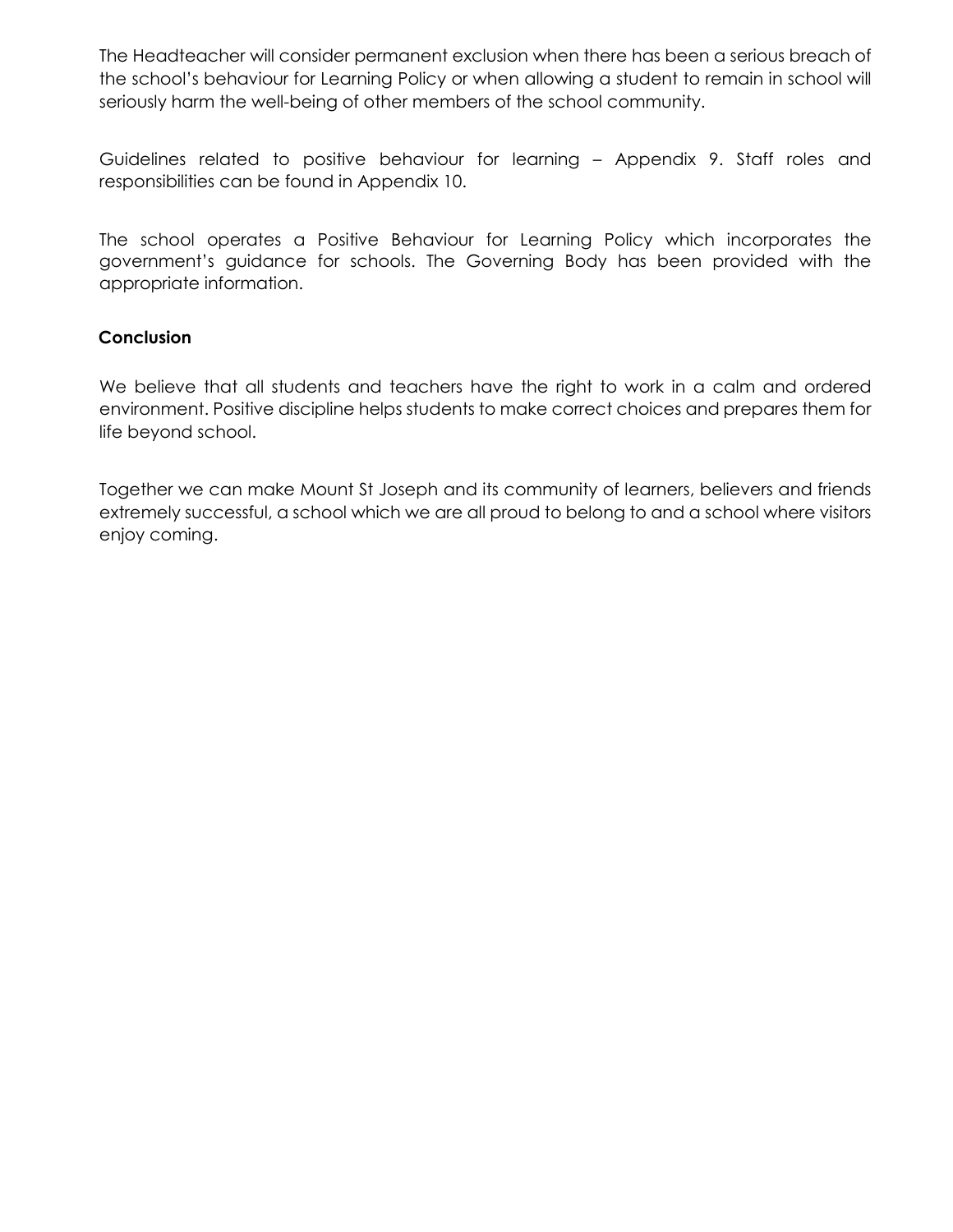## **Appendix 1 3Rs**

#### **Respect Resilience Responsibility**

Mount St Joseph is committed to providing an environment which enables all teachers to teach engaging and high-quality lessons so that students can learn and achieve their maximum potential. Students are expected to show positive behaviour for learning at all times when they are representing the school, the key elements of this are: Listen; Respect, Resilience and Responsibility

In carrying out this aim we will create a pleasant and successful learning environment for all which will ensure that effective teaching and learning can take place:

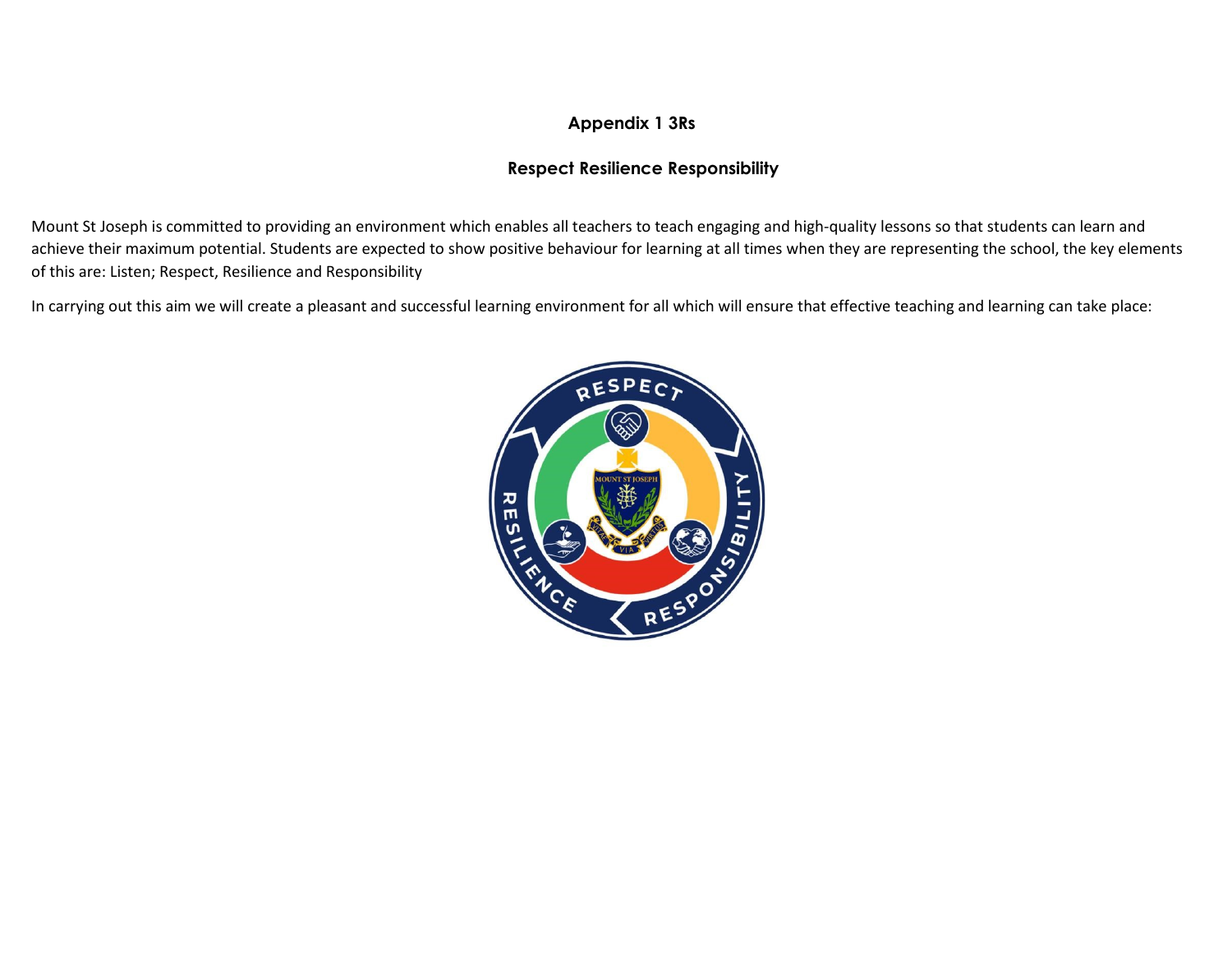| Steps           | <b>Actions</b>                                                                                                           |
|-----------------|--------------------------------------------------------------------------------------------------------------------------|
| <b>Reminder</b> | Reminder of the school values and classroom rules                                                                        |
| Step 1: D1      | Verbal warning and D1 issued<br>* Conversation at end of lesson                                                          |
| Step 2: D2      | 10 minute DT is given at break and recorded on SIMS as a D2                                                              |
| Step 3: D3      | Student is removed with work to another room in the department for the remainder of the lesson.                          |
|                 | 15-minute same day DT after-school, and record this on SIMS as a D3.                                                     |
| Step 4: D4      | Student taken by On Call from the D3 room to a different part of the school.                                             |
|                 | 30 minute next day after-school DT is given and recorded on SIMS as a D4 by the teacher in the<br>remove room.           |
| Step 5:         | This only applies if: a) the student refuses to follow instructions, or b) a serious breach is committed<br>by a student |
|                 | . On call will be called and will deliver the student to internal exclusion                                              |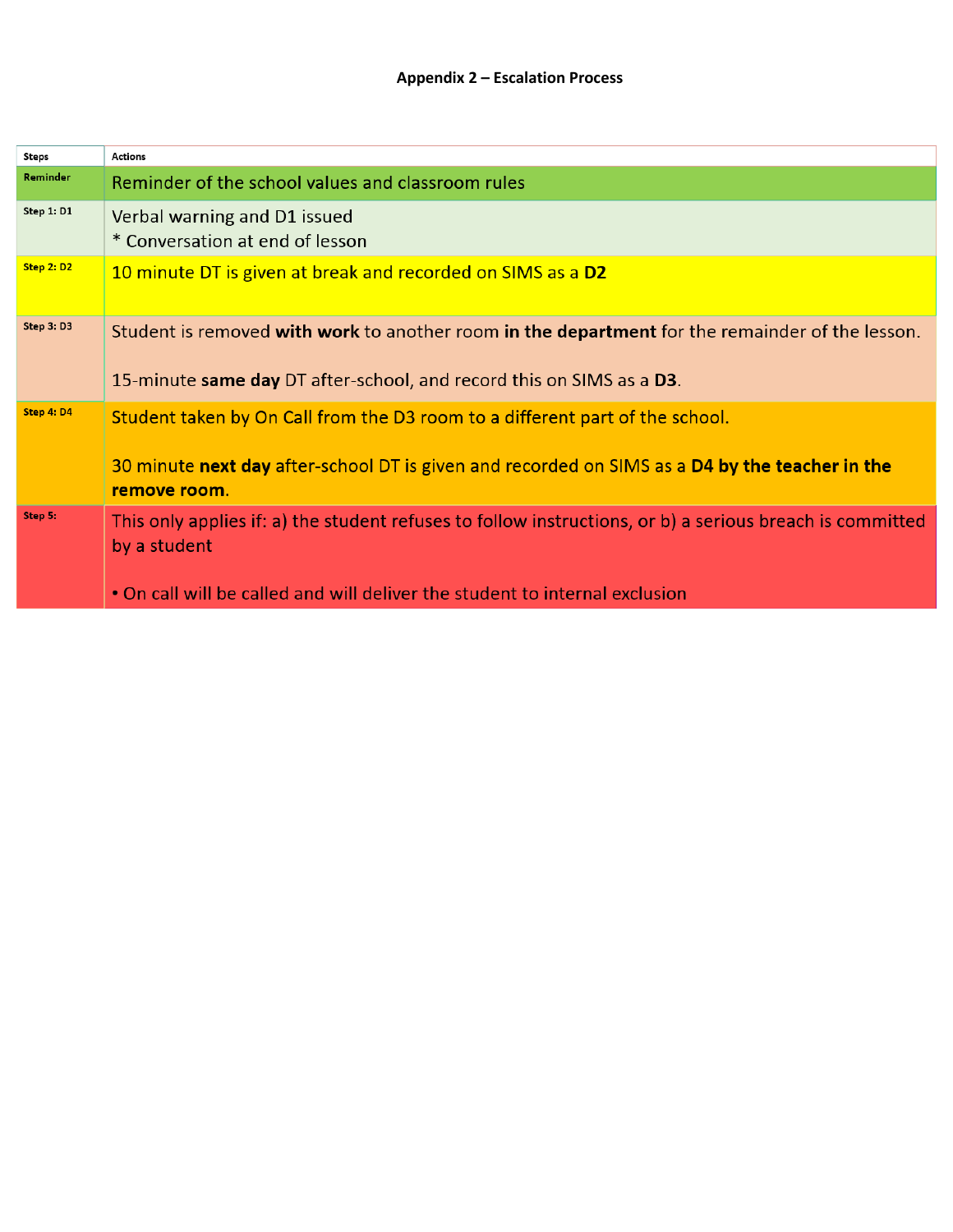#### **Appendix 3 – The Personal skills award**

| <b>Personal Skills</b><br>Award: Character |                                                     | <b>Level</b>                                                                                  |                                                                                             |                                                                                                                              |  |
|--------------------------------------------|-----------------------------------------------------|-----------------------------------------------------------------------------------------------|---------------------------------------------------------------------------------------------|------------------------------------------------------------------------------------------------------------------------------|--|
| <b>Development</b>                         | <b>Strands</b>                                      | <b>Bronze</b>                                                                                 | <b>Silver</b>                                                                               | Gold                                                                                                                         |  |
| <b>RESPECT</b>                             | 1. Teamwork                                         | 10 PB points                                                                                  | 20 PB points                                                                                | 30 PB points                                                                                                                 |  |
|                                            | 2. Listening                                        | 10 PB points                                                                                  | 20 PB points                                                                                | 30 PB points                                                                                                                 |  |
|                                            | 3. Kindness                                         | 10 PB points                                                                                  | 20 PB points                                                                                | 30 PB points                                                                                                                 |  |
|                                            | 4. Uniform                                          | 10 PB points                                                                                  | 20 PB points                                                                                | 30 PB points                                                                                                                 |  |
| <b>RESILIENCE</b>                          | 5.100% Attendance<br>for the Week                   | 50 PB points (=25 weeks<br>100% attendance)                                                   | 60 PB points (=30 weeks<br>100% attendance)                                                 | 70 PB points (=35 weeks 100%<br>attendance)                                                                                  |  |
|                                            | 6. Acting on<br>10 PB points<br>Feedback to Improve |                                                                                               | 20 PB points                                                                                | 30 PB points                                                                                                                 |  |
|                                            | 7. Homework<br>10 PB points                         |                                                                                               | 20 PB points                                                                                | 30 PB points                                                                                                                 |  |
|                                            | 8. Achievement in<br>Club, Team or Society          | Participation in club, team,<br>society or house competition<br>in school (evidence required) | Achievement in club, team,<br>society or house competition<br>in school (evidence required) | Achievement in clubs, teams,<br>societies or competitions both<br>within and beyond the MSJ<br>community (evidence required) |  |
| <b>RESPONSIBILITY</b>                      | 9. Reading in<br>Class/Using<br>WOW/Presenting      | 10 PB points                                                                                  | 20 PB points                                                                                | 30 PB points                                                                                                                 |  |
|                                            | 10. 100% Punctuality<br>for the Week                | 50 PB points (=25 weeks<br>100% punctuality)                                                  | 60 PB points (=30 weeks<br>100% punctuality)                                                | 70 PB points (=35 weeks 100%<br>punctuality)                                                                                 |  |
|                                            | 11. Attitude to<br>Learning                         | 10 PB points                                                                                  | 20 PB points                                                                                | 30 PB points                                                                                                                 |  |
|                                            | 12. Wider<br>Community                              | Participation in charity or<br>community event in school<br>(evidence required)               | Helping organise charity or<br>community event in school<br>(evidence required)             | Involvement in community work<br>both within and beyond the MSJ<br>community (evidence required)                             |  |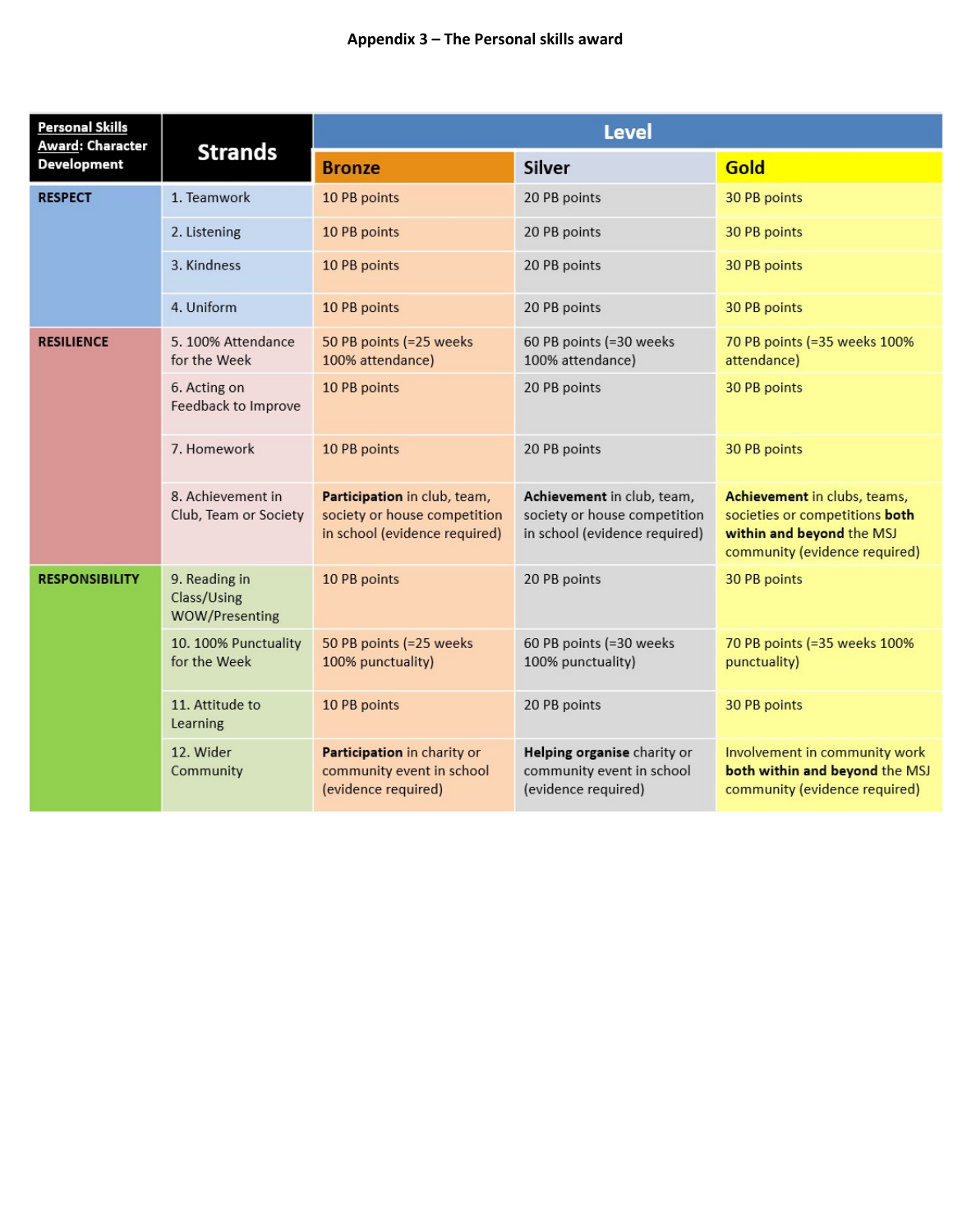## **SIMS Drop Down (Achievement)**

| Code               | <b>Description</b>                                    | <b>Points</b>  |
|--------------------|-------------------------------------------------------|----------------|
| Respe1             | Respect: Teamwork                                     | 2              |
| Respe2             | Respect: Listening                                    | $\overline{2}$ |
| Respe3             | <b>Respect: Kindness</b>                              | 2              |
| Respe4             | Respect: Uniform                                      | $\overline{2}$ |
| Resil <sub>5</sub> | Resilience: Attendance 100% for the week              | 2              |
| Resil <sub>6</sub> | Resilience: Acting on Feedback to Improve             | $\overline{2}$ |
| Resil7             | Resilience: Homework                                  | $\overline{2}$ |
| Resil <sub>8</sub> | Resilience: Achievement in club, team or society      | 5              |
| Respo9             | Responsibility: Reading in class/presenting/using WOW | 2              |
| Respo10            | Responsibility: 100% Punctuality for the Week         | 2              |
| Respo11            | Responsibility: Attitude to Learning                  | $\overline{2}$ |
| Respo12            | Responsibility: Wider Community                       | 5              |

| <b>Behaviour</b>                                                | <b>Debit</b>   |
|-----------------------------------------------------------------|----------------|
| No Homework                                                     | D <sub>1</sub> |
| Low Level Disruption                                            | D <sub>1</sub> |
| <b>Persistent Disruption</b>                                    | D <sub>2</sub> |
| Serious Impact on learning                                      | D <sub>3</sub> |
| Walked<br>of<br>Class<br>Returned<br>out<br>(Discretionary Use) | D <sub>3</sub> |
| Walked out of Class Did not Return                              | D <sub>4</sub> |
| Inappropriate Language                                          | D <sub>2</sub> |
| Foul/Abusive Language to Students                               | D <sub>4</sub> |
| Foul/Abusive Language to Staff                                  | D <sub>4</sub> |
| <b>Verbal Teacher</b>                                           | D <sub>4</sub> |
| <b>Serious Assault Student</b>                                  | D <sub>4</sub> |
| <b>Assault Teacher</b>                                          | D <sub>4</sub> |
| Middle Leader Referral                                          | D <sub>4</sub> |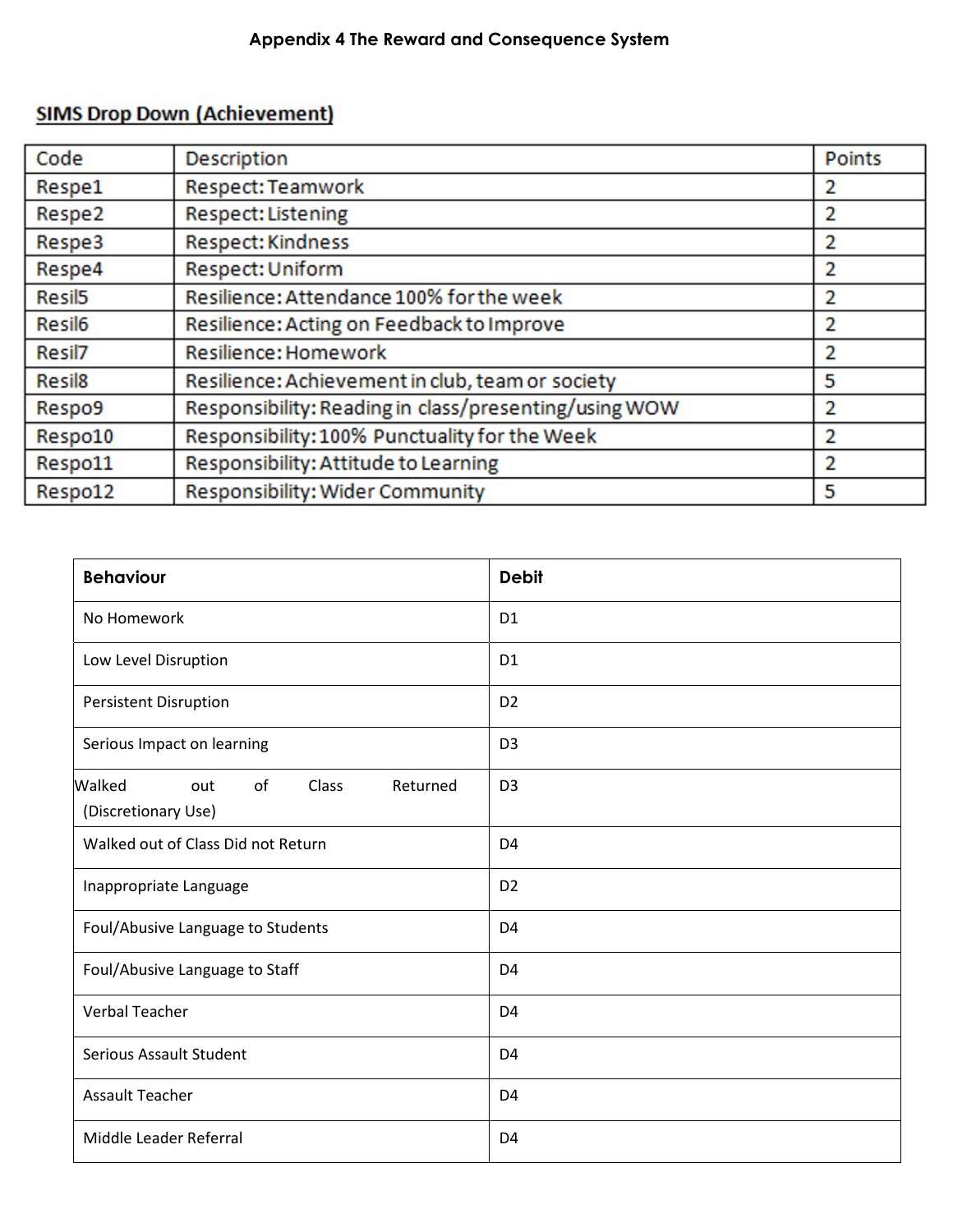| Low level disruption                                               | Low level disruption in the classroom not only seriously affects the learning of the<br>student disrupting the lesson and the learning environment but directly affects the<br>learning of other students present and the teachers' ability to teach<br>effectively.<br>Low level disruption or inappropriate behaviour can be identified in a variety of forms.<br>Below are some examples of low-level disruption, however, this list is not exhaustive.<br>A failure to follow instructions/school rules at the first time of asking.<br>$\bullet$<br>Displaying behaviour that prevents other students from learning.<br>$\bullet$<br>A refusal to engage in the learning process.<br>$\bullet$<br>Disrespectful responses to staff e.g. what for? etc.<br>$\bullet$<br>General defiance.<br>Through our Positive Behaviour for Learning procedure - Mount St Joseph intends to<br>address the issue of low-level disruption whilst at the same time dealing effectively<br>with more serious occurrences of inappropriate or anti - social behaviour. Persistent<br>low-level disruption across lessons may result in more serious consequences. |
|--------------------------------------------------------------------|-------------------------------------------------------------------------------------------------------------------------------------------------------------------------------------------------------------------------------------------------------------------------------------------------------------------------------------------------------------------------------------------------------------------------------------------------------------------------------------------------------------------------------------------------------------------------------------------------------------------------------------------------------------------------------------------------------------------------------------------------------------------------------------------------------------------------------------------------------------------------------------------------------------------------------------------------------------------------------------------------------------------------------------------------------------------------------------------------------------------------------------------------------|
|                                                                    |                                                                                                                                                                                                                                                                                                                                                                                                                                                                                                                                                                                                                                                                                                                                                                                                                                                                                                                                                                                                                                                                                                                                                       |
| Mid-High level disruption.                                         | For disruption that has a significant effect on a student's learning and/or<br>safety a D3 may be issued without a D1 or D2 warning being given. This is<br>discretionary and where this action is taken it will involve a students'<br>removal from lesson.                                                                                                                                                                                                                                                                                                                                                                                                                                                                                                                                                                                                                                                                                                                                                                                                                                                                                          |
| High level disruption/serious<br>incidents/None compliance<br>with | For incidents that the school perceives to be of a serious nature, students will be issued<br>with either an Isolation or a Fixed Term Exclusion and an Isolation.                                                                                                                                                                                                                                                                                                                                                                                                                                                                                                                                                                                                                                                                                                                                                                                                                                                                                                                                                                                    |
| School procedures.                                                 | Serious incidents may result in permanent exclusion.                                                                                                                                                                                                                                                                                                                                                                                                                                                                                                                                                                                                                                                                                                                                                                                                                                                                                                                                                                                                                                                                                                  |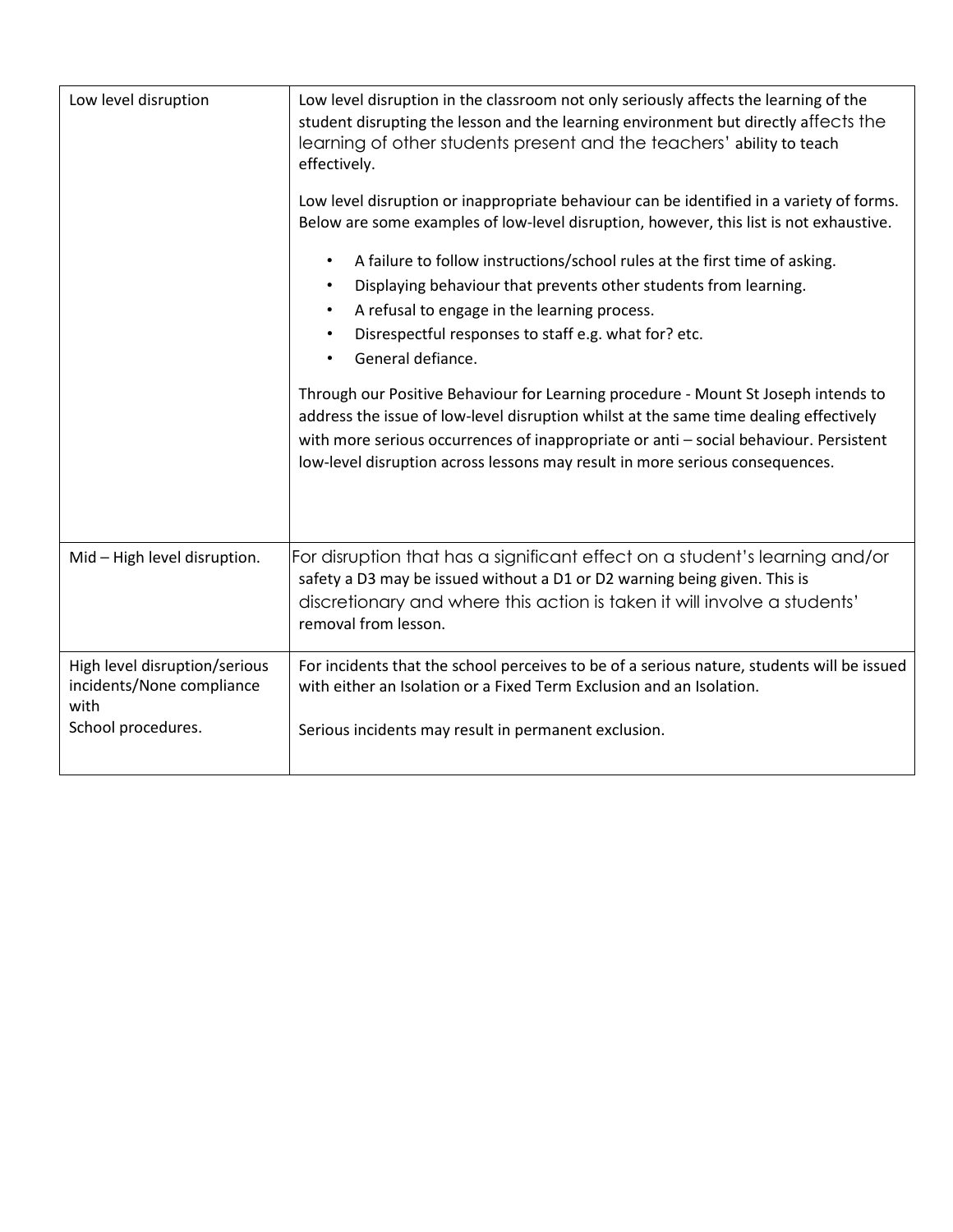| Verbal<br>warning | In the first instance a verbal warning will be given regarding a student's failure<br>to adhere to school's expectations regarding behaviour.                                                                                                                                                                                                                                                                                                                                                                                                                                                                                                                                                                          |
|-------------------|------------------------------------------------------------------------------------------------------------------------------------------------------------------------------------------------------------------------------------------------------------------------------------------------------------------------------------------------------------------------------------------------------------------------------------------------------------------------------------------------------------------------------------------------------------------------------------------------------------------------------------------------------------------------------------------------------------------------|
| D <sub>1</sub>    | In lessons where a teacher feels that a student is not behaving in an acceptable manner<br>he/she will be issued with a warning. This is a warning that the student needs to<br>modify/change the way that he/she is behaving. This will be entered into the system,<br>written on the board as a reminder to the students. A minimum 10-minute detention will<br>take place and the reconciliation pro-forma will be completed (appendix 4).                                                                                                                                                                                                                                                                          |
| D <sub>2</sub>    | If the student chooses to ignore this warning and does not modify their attitude and/or<br>behaviour the teacher will issue a final warning. The subject teacher will issue a minimum<br>15-minute detention and the reconciliation pro-forma will be completed (appendix 4)                                                                                                                                                                                                                                                                                                                                                                                                                                           |
| D <sub>3</sub>    | Should the student continue to behave in a way that the teacher feels unacceptable after<br>being given a chance and a choice to modify their behaviour the teacher will issue a D3 (the<br>third consequence, a result of continued negative behaviour, despite three prior warnings<br>to modify their actions). A D3 will necessitate the Head of Department to be notified, a<br>phone call home and a minimum 30 minute after school detention will be issued by the<br>classroom teacher and the reconciliation pro-forma will be completed (appendix 4). In some<br>cases, the student may be removed from the classroom and therefore their learning will<br>continue with another designated member of staff. |
| D <sub>4</sub>    | Issued only by the Head of Department or in a serious one-off event by the classroom<br>teacher. A phone call home and a minimum 45 minute after school detention will be issued,<br>the classroom teacher and Head of Department together will undertake this detention and<br>the reconciliation pro-forma will be completed (appendix 4). The Head of Inclusion, Head of<br>Key stage, Head of Pastoral Care will be notified.                                                                                                                                                                                                                                                                                      |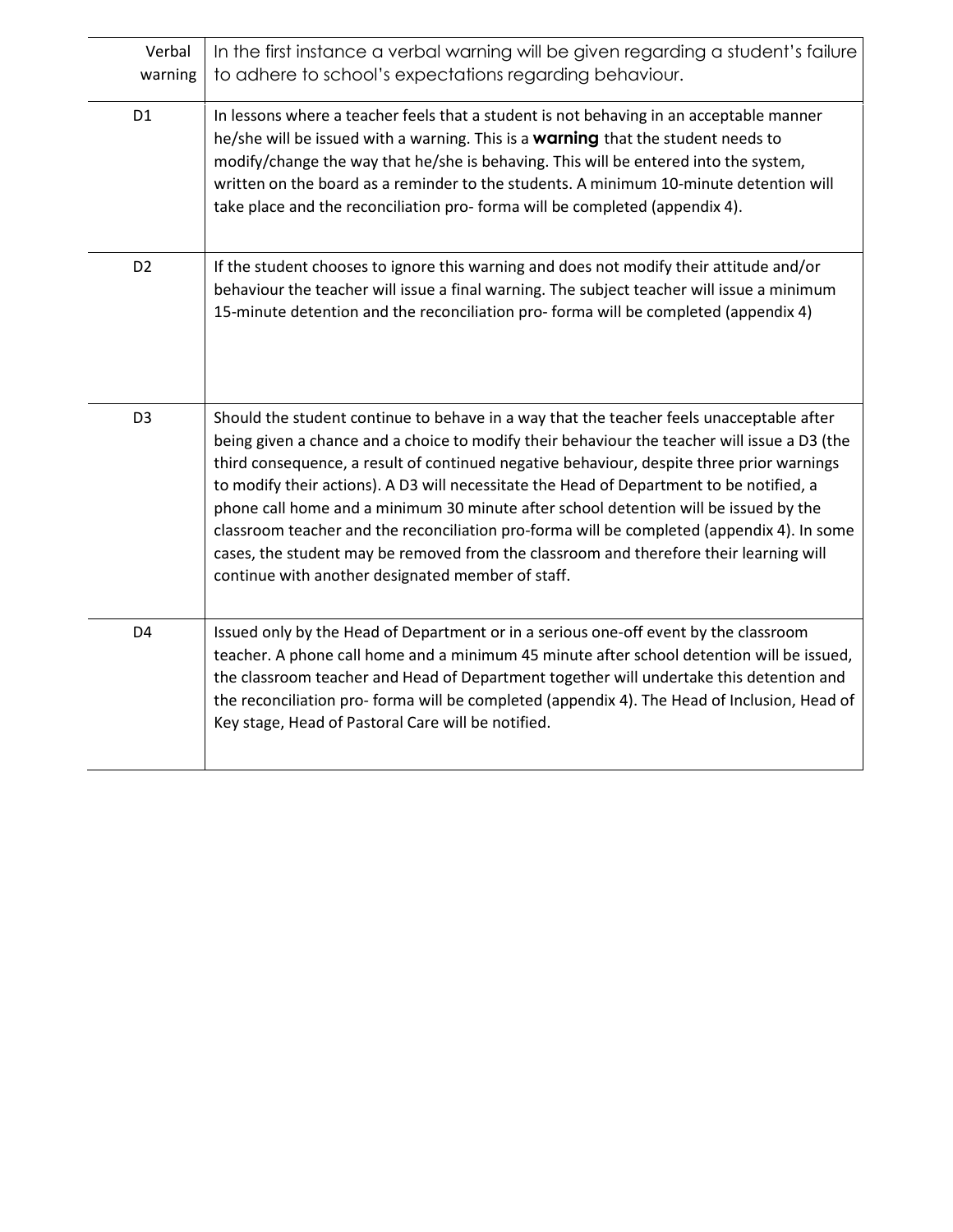## **Appendix 5 Conduct Escalation**

- Three or more demerits in a week and parents/carers contacted by their form teacher and student placed on a form conduct for two weeks.
- If the student's behaviour is not moderated the head of year will invite parents/carers in for a meeting and the student will be placed on a head of year conduct for two weeks.
- If the student still does not moderate their behaviour then the parent/carer will be invited into a meeting with the head of key stage and placed on a key stage conduct for two weeks,
- If the student still refuses to moderate their behaviour then the parent/carer will be invited into a meeting with the assistant headeacher and placed on a conduct for a further two weeks.
- If the student continues to refuse to moderate their behaviour a meeting will be arranged with the deputy headteacher and the student will be placed on a deputy head teacher conduct. A warning will be given to the student explaining they are now at risk of permanent exclusion.
- If the student still refuses to moderate their behaviour then the deputy head teacher will arrange a governor's panel meeting and the student will be placed on a behaviour support programme.
- Any student placed in the green, referred to the Alpha Unit or excluded will at the very minimum be placed on a head oy year conduct. However, this may result in a higher conduct if the circumstances warrant it.

**Any student placed on conduct who has escalated up, will also need to de-escalate. For example, a student who has escalated to key stage conduct, but then modifies their behaviour will then escalate back down to a head of year conduct and if they continue to be successful will de-escalate to a form conduct**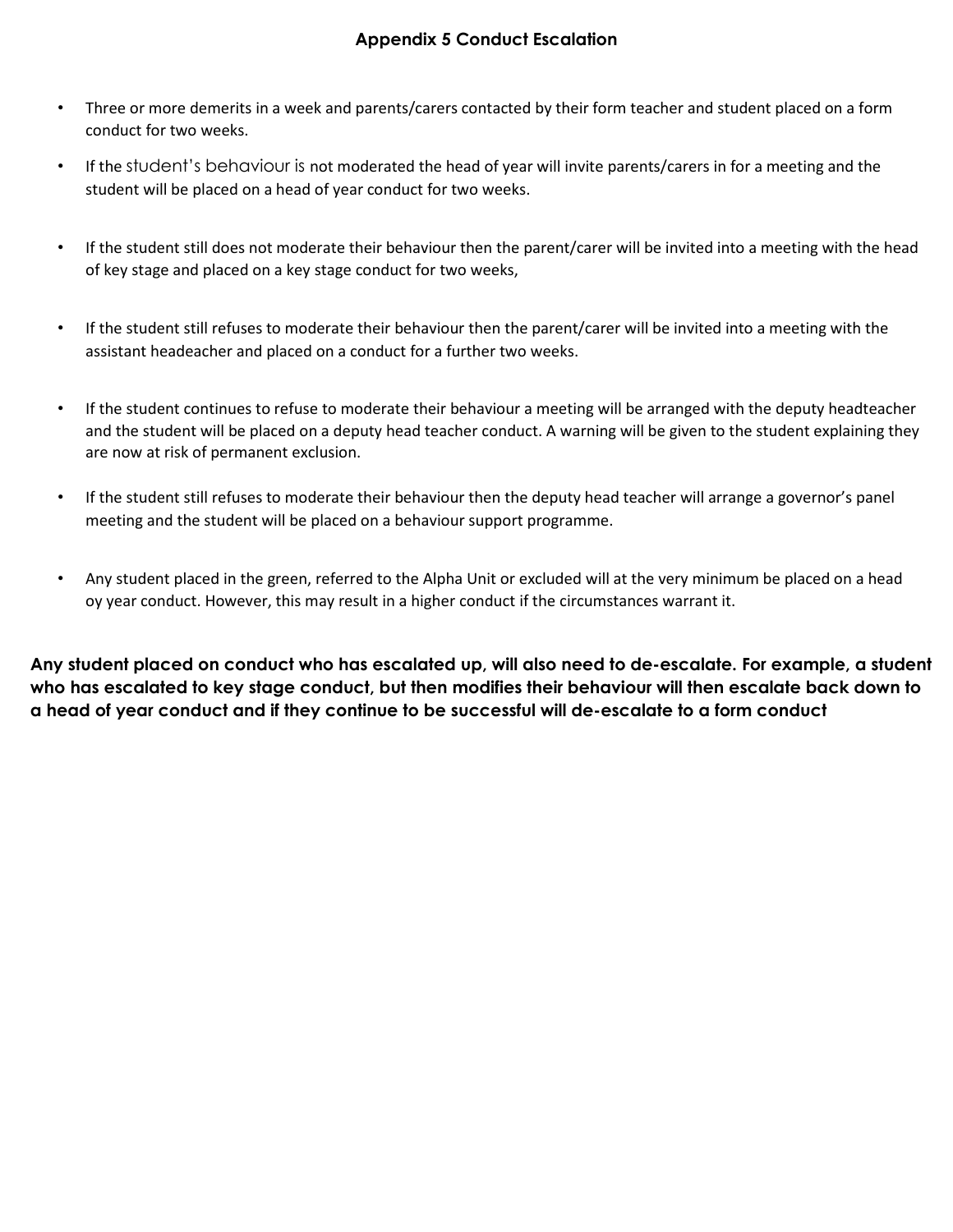## **Appendix 6 The Inclusion Unit**

#### **The Inclusion Unit**

- Students will complete 6 full periods
- Students will complete a reflection form (appendix 4a)
- Start time 8.30am and finish time 3.50pm
- If students work well in the Inclusion Unit they can reduce this to a 3.20pm finish
- Failure to successfully complete the day in isolation will result in a further day in the Inclusion Unit or a further sanction.
- Students spend their break time in Isolation.
- Students eat their lunch in Isolation. Students are only allowed to order sandwiches and a cold drink.
- Students do not talk to other students.
- Reconciliation and pro-forma to take place in the Inclusion Unit with relevant staff/students.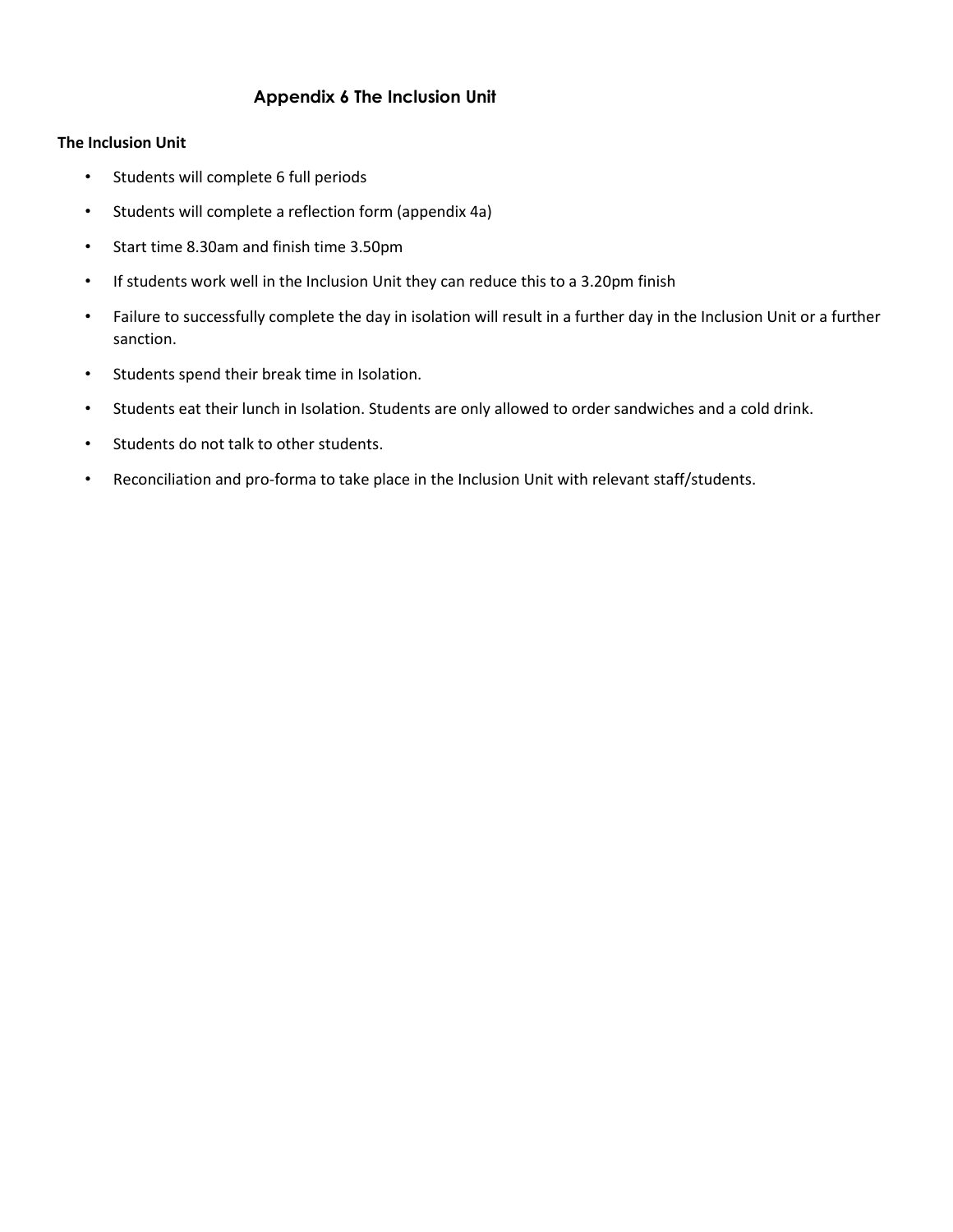**Student Name**

| What have you done that has caused this visit to The Inclusion Unit? |                                                                               |
|----------------------------------------------------------------------|-------------------------------------------------------------------------------|
| My behaviour was not acceptable because:                             | Why did you behave like this? Reasons:                                        |
| What impact has my behaviour had on<br>my learning?                  | How has my behaviour affected<br>the learning of others?                      |
|                                                                      |                                                                               |
| How could I improve my behaviour:<br>$\mathbf 1$                     | How my teacher can help me to achieve<br>my targets and improve my behaviour: |

1.

2.

3.

| I understand that I will need to speak to my teacher about this incident, we will agree together, how to work |      |
|---------------------------------------------------------------------------------------------------------------|------|
| towards improving my behaviour whilst at MSJ.                                                                 |      |
| Signed (Student)                                                                                              |      |
|                                                                                                               |      |
| Signed (Teacher)                                                                                              | Date |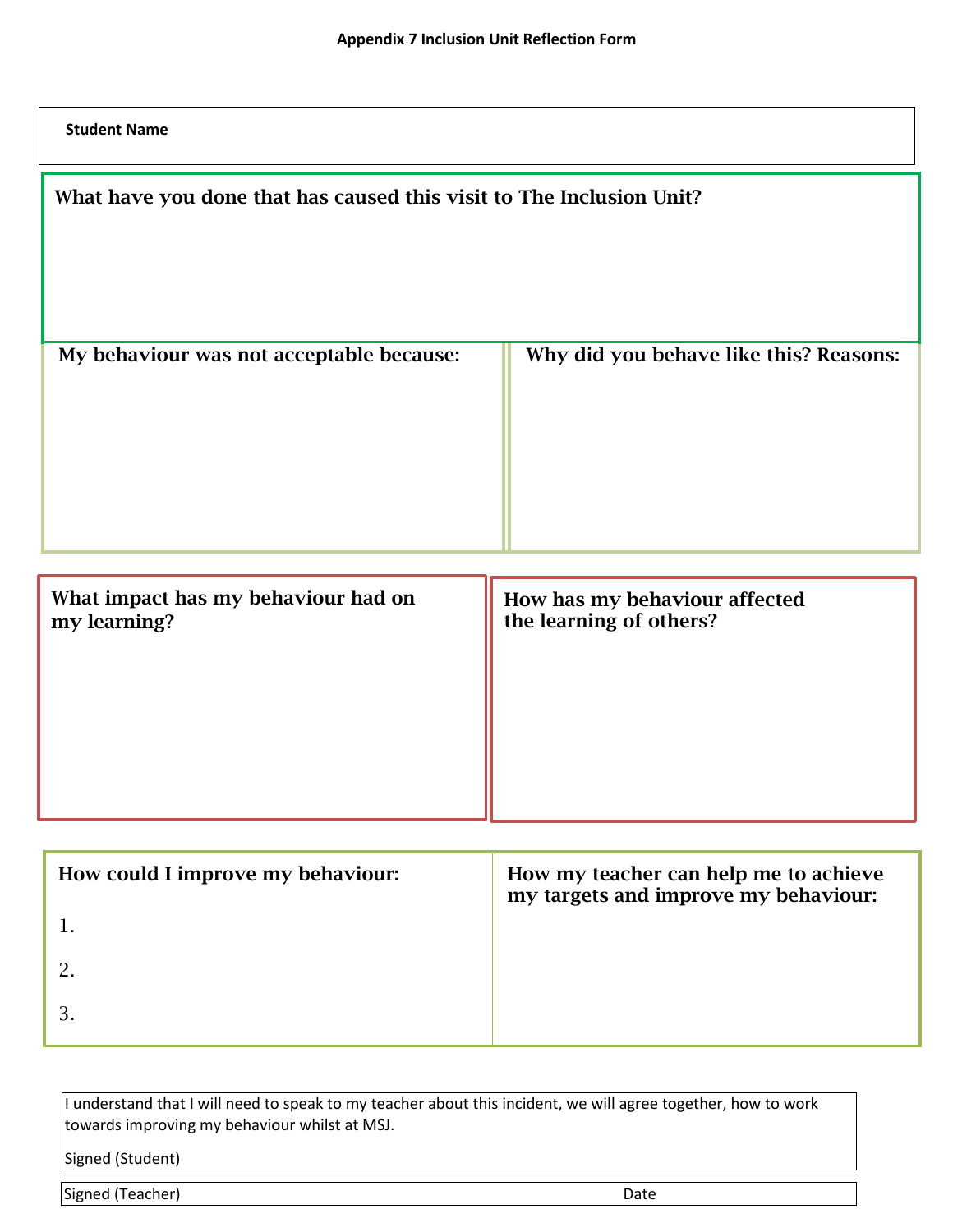I would like to return to my learning and agree to the following expectations below. Wear correct uniform at all times, and have high personal standards of appearance Comply with instructions both inside and outside of lessons.

- On-task Complete all work to your personal best
- Respect staff and your peers, the school environment and the community
- Equipment ensure you have all your equipment ready / at the start of every lesson

| Lesson                  | $\mathbf 1$ | $\overline{2}$ | $\mathbf{3}$ | $\overline{4}$ | 5 | Staff Signature |
|-------------------------|-------------|----------------|--------------|----------------|---|-----------------|
| $\mathbf 1$             |             |                |              |                |   |                 |
| $\overline{2}$          |             |                |              |                |   |                 |
| $\overline{\mathbf{3}}$ |             |                |              |                |   |                 |
| $\overline{\mathbf{4}}$ |             |                |              |                |   |                 |
| $\overline{\mathbf{5}}$ |             |                |              |                |   |                 |
| $\boldsymbol{6}$        |             |                |              |                |   |                 |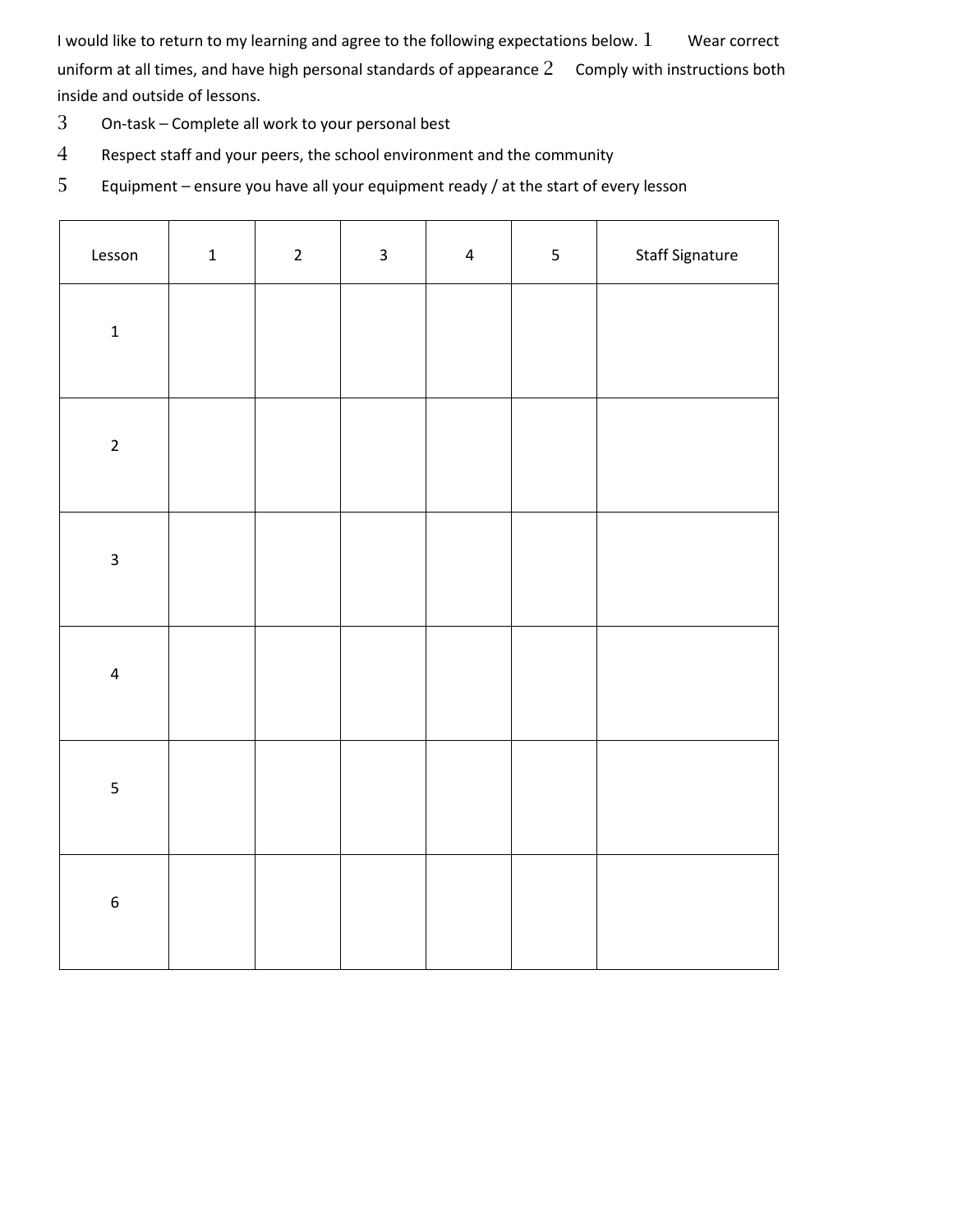|                 | Appendix 8 Reconciliation Pro-forma Inclusion Unit                          |  |                           |                               |  |  |
|-----------------|-----------------------------------------------------------------------------|--|---------------------------|-------------------------------|--|--|
|                 | <b>Student name</b>                                                         |  |                           | Form                          |  |  |
| Subject teacher |                                                                             |  |                           | <b>Date of Reconciliation</b> |  |  |
|                 | Date of incident                                                            |  |                           |                               |  |  |
|                 | <b>Type of Incident</b>                                                     |  |                           |                               |  |  |
| D1              | D <sub>2</sub><br>D <sub>3</sub><br>D <sub>4</sub><br>Out of class incident |  |                           |                               |  |  |
|                 | <b>Details of Incident</b>                                                  |  |                           |                               |  |  |
|                 |                                                                             |  |                           |                               |  |  |
|                 |                                                                             |  |                           |                               |  |  |
|                 |                                                                             |  |                           |                               |  |  |
|                 | <b>Student Reflection</b>                                                   |  |                           |                               |  |  |
|                 |                                                                             |  |                           |                               |  |  |
|                 |                                                                             |  |                           |                               |  |  |
|                 |                                                                             |  |                           |                               |  |  |
|                 |                                                                             |  |                           |                               |  |  |
|                 | <b>Teacher Reflection</b>                                                   |  |                           |                               |  |  |
|                 |                                                                             |  |                           |                               |  |  |
|                 |                                                                             |  |                           |                               |  |  |
|                 |                                                                             |  |                           |                               |  |  |
|                 |                                                                             |  | Agreement to move forward |                               |  |  |
|                 |                                                                             |  |                           |                               |  |  |
|                 |                                                                             |  |                           |                               |  |  |
|                 |                                                                             |  |                           |                               |  |  |
|                 |                                                                             |  |                           |                               |  |  |
|                 | Student signature                                                           |  |                           | Teacher signature             |  |  |
|                 |                                                                             |  |                           |                               |  |  |
|                 |                                                                             |  |                           |                               |  |  |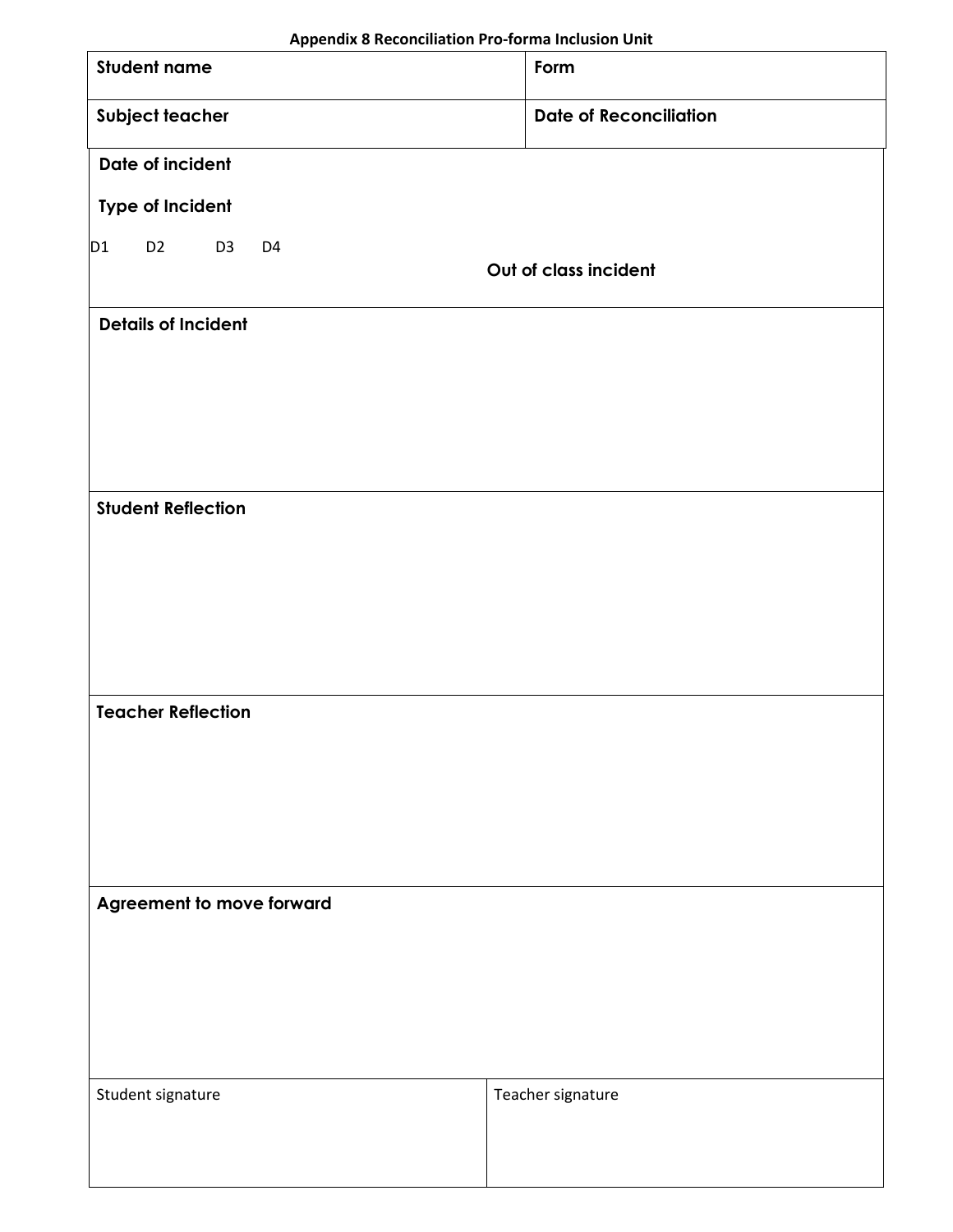#### **Appendix 9 Behaviour for Learning Policy Guidelines related to positive Behaviour for Learning.**

#### **a) Uniform Requirements**

Mount St Joseph has a discrete uniform which is designed to enhance the school's image. It is compulsory that only those items stipulated within the school uniform list are permitted to be worn by students. The school uniform must be worn by all students who are on roll at Mount St Joseph at all times, without exception. The uniform requirements apply to students attending off-site provision/activities and activities out of hours, unless parents/carers are advised otherwise.

Trainers are not permitted to be worn in the school except in PE practical sessions. All shoes must be plain black in colour and where students arrive at school in trainers/pumps or shoes that are not black, students will return home to replace with the correct footwear or on some occasions an alternative form of footwear may be offered enabling the student to remain in school and continue learning. Students who refuse to accept the consequence or refuse to wear the alternative footwear offered will be placed in isolation/Inclusion Unit. Denim style black trousers and "legging type trousers" are not acceptable school wear.

Students who contravene the uniform requirements will be required to return home to replace the inappropriate uniform and return to their learning as soon as possible in the correct full uniform. Whenever possible students will be loaned replacement uniform or placed in isolation/Inclusion Unit. Students who refuse to accept the consequence or an alternative replacement will be excluded from school.

Mount St Joseph operates a zero-tolerance approach to jewellery and body piercings being worn by its students at any time. All jewellery and body piercings will be confiscated by staff and locked away. Students will be able to collect the item/s at the end of the day in the first instance; end of the week on a second occasion and further non-compliance will result in the offending item/s being confiscated until the end of the half term.

Students are not permitted to attend school with any form of pattern shaved into their heads/eyebrows, Mohican style haircuts, long top/short side haircuts and unnatural colourings to their hair. Boys must be clean shaven. Although the school does not operate a "zero tolerance" approach to students wearing make-up, any foundation and eye make-up must be kept to a natural tone and brightly coloured lipsticks are not permitted. The length of student's nails should also be kept to an acceptable minimum in respect of the Health and Safety requirements for practical activities such as Sports and Design Technology etc. Failure to comply with any of the above rules will result in isolation and/or a Fixed Term Exclusion until the issue has been resolved.

#### **b) Mobile Telephones, MP3 Players, Headsets etc.**

The school rules stipulate that mobile telephones/electronic devices can only be used at break and lunchtimes in designated areas (e.g. outside, dining hall) in MP3 mode to listen to music through a headset and that **calls should never be made** in core school time. Students wishing to contact parents/carers should contact their appropriate Pastoral Office and likewise parents/carers should refrain from contacting students directly and ring the main switchboard on 01204 391800. This prevents any misunderstandings and miscommunication. **Students should never have mobile telephones out in lessons or on the corridors** as this negatively impacts on learning. This rule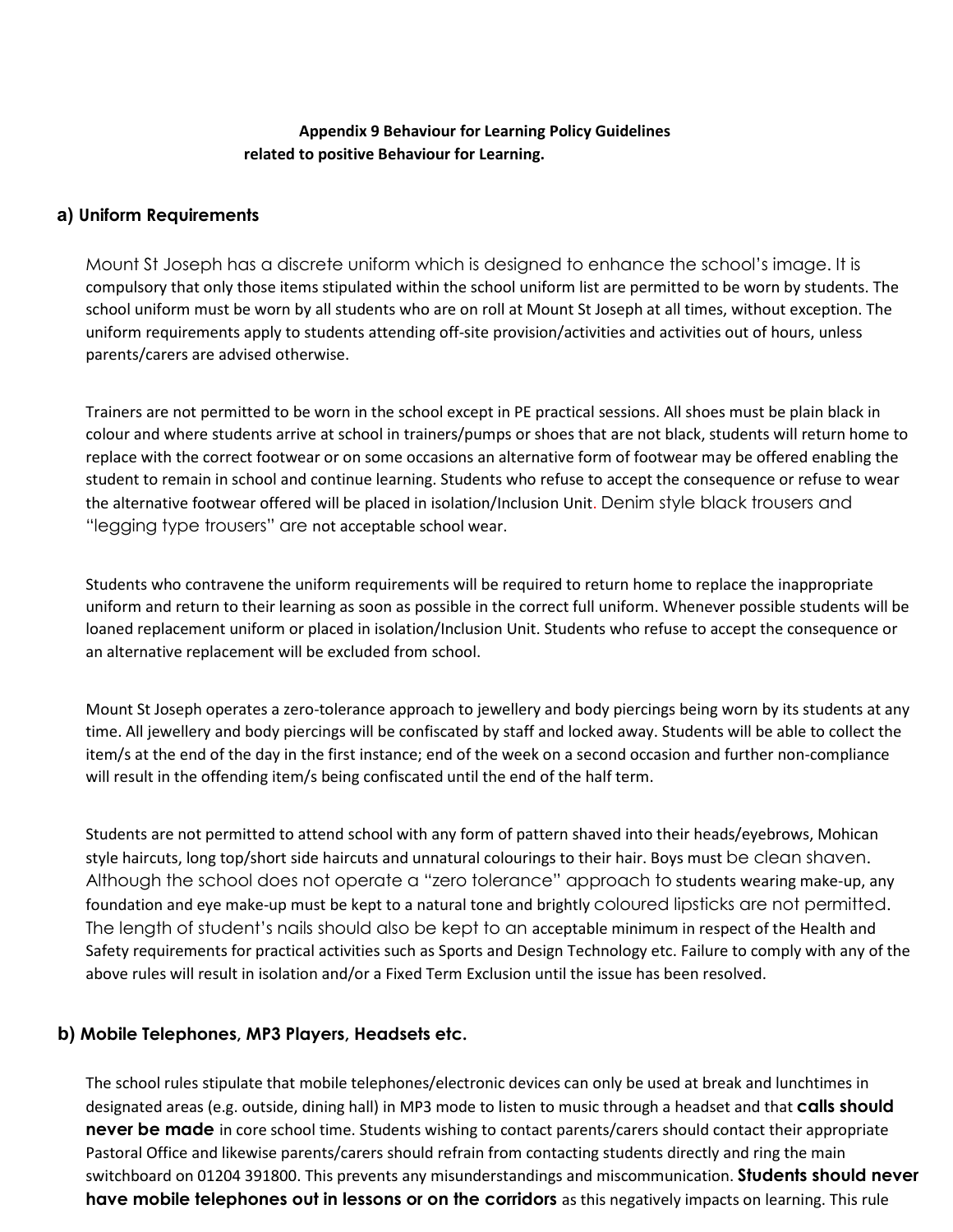also applies to headsets. Any student in breach of the above rules will have their mobile telephone/electronic device confiscated with immediate effect and this will only be returned through collection at the end of the day of confiscation. Headsets or any other electronic devices will not be returned until the final Monday of the half term in which they were removed.

## **c) Drugs/Prohibited Substances**

Students found supplying or distributing illegal substances or intoxicating substances face Permanent Exclusion from School. Students found in possession of illegal substances or intoxicating substances may face Permanent Exclusion but will automatically receive a Fixed Term Exclusion. All students will be referred to the Police to be dealt with under the Misuse of Drugs Act.

#### **The Headteacher authorises all staff with the power to search students.**

#### **d) Bladed Articles/Weapons (including replicas)**

Any student found in possession of a bladed article or weapon (including replicas) of any type or size could face Permanent Exclusion. At the very least he/she will receive a Fixed Term Exclusion. All students found in possession of a bladed article or weapon (including replicas) will automatically be referred to the Police and will be dealt with accordingly.

In law fireworks such as "bangers" etc. are classed as firearms. Mount St Joseph operates a zerotolerance approach in relation to fireworks. This will result in a fixed term exclusion with the possibility of further consequences.

Any student found selling or distributing goods/merchandise will have the items confiscated and they will **not be returned.** A detention, isolation and in some cases a Fixed Term Exclusion will be issued.

## **e) Safer Schools Partnership**

The Safer School Partnership was established in 2003 with one of its main objectives being to develop positive relationships between the Police and young people. Mount St Joseph is a key member of this partnership and the school believes that by working closely with the Police it will promote benefits in many areas.

Under the terms of agreement for the Safer School Partnership Initiative - Police Officers and PCSO"s are now deployed across the town's high schools. The role of the School-link Police Officer or PCSO is no different to any other Officer. Officers in the school will enforce the law and take positive action when and where required. This may be in the form of stop and search, summons, arrests and making referrals to the Anti-Social Behaviour Team and Housing providers. It should be noted that the school operates a multi-agency approach in providing pastoral care and managing student behaviour. In conjunction with the Police, information may be shared in relation to a student's behaviour record if it is deemed to be anti-social and causing problems within our school community.

One of the main aims of the school link police officer is to encourage students to make positive choices and to steer them away from criminality. This is achieved in a number of ways.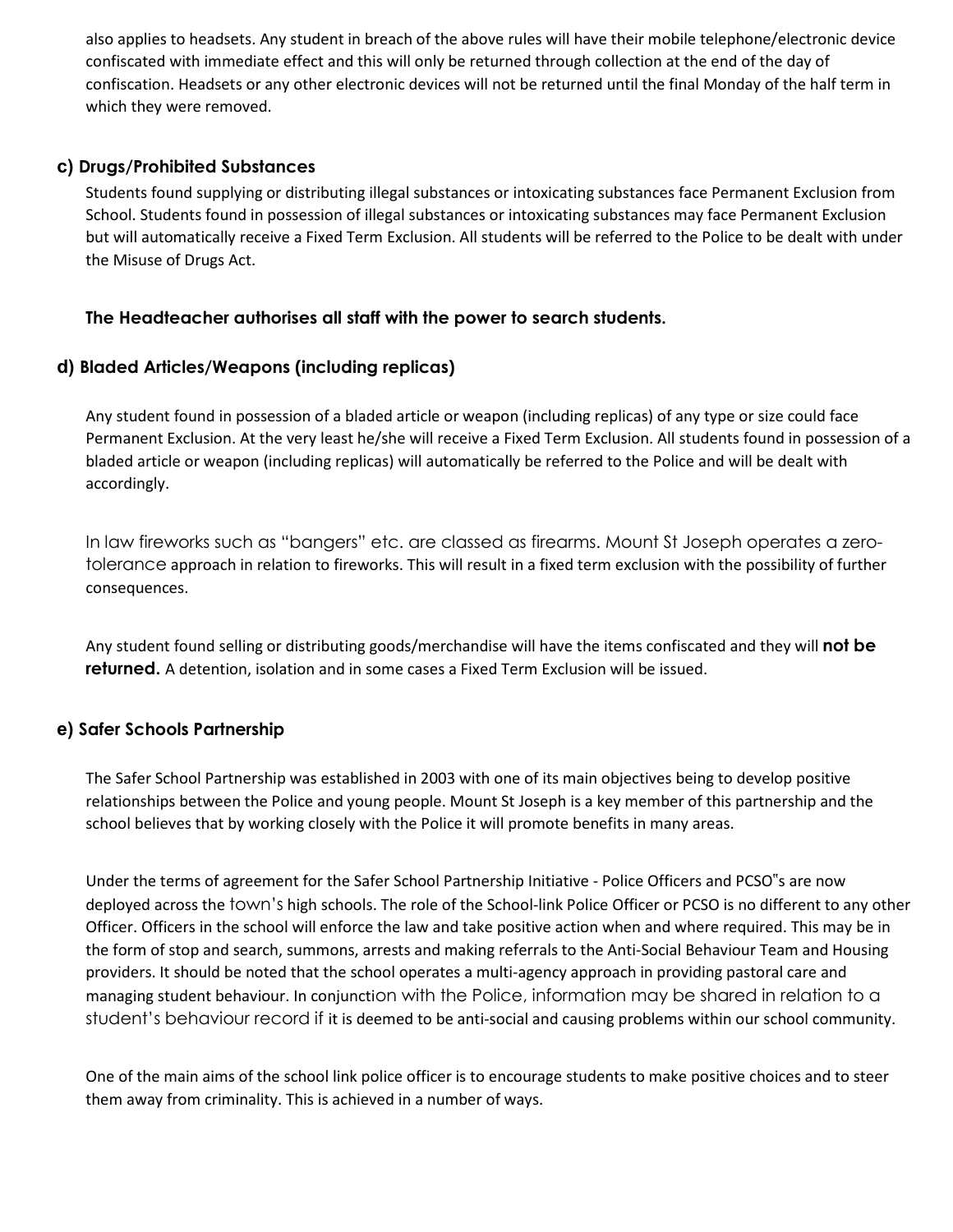In line with the school's Behaviour for Learning Policy during parental interviews a Police Officer may be present. This provides an opportunity for the Police to explain to the student the wider implications of their actions, especially if these actions may constitute a criminal offence.

The school link Police Officer may facilitate inputs at the school including assemblies and lessons. These inputs are invaluable and provide students with information on various subjects which we hope will assist them in making the right choices throughout their school life and beyond.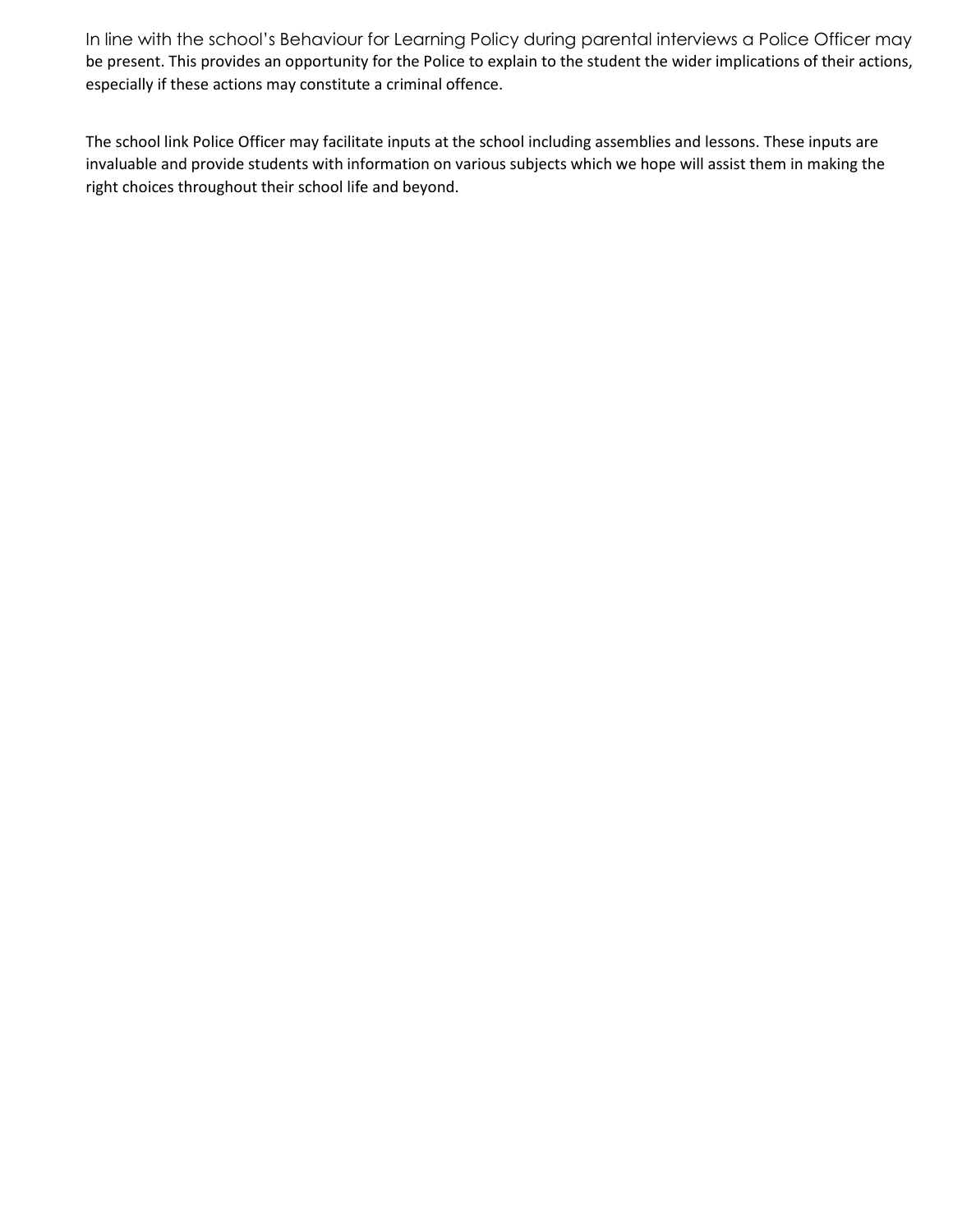## **f) Smoking**

Mount St Joseph is a No Smoking site and as a result operates a strict No Smoking policy. Students found in possession of cigarettes/e cigarettes/vapours and/or lighters will have the items confiscated and they will not be returned. A detention, isolation, Inclusion Unit and in some cases a Fixed Term Exclusion may be issued where students are caught or suspected of smoking.

#### **g) Food and Drink**

Excessive amounts of unhealthy drinks and snacks are prohibited at Mount St Joseph. Where students are found to be in possession of excessive amounts of fizzy and/or high sugar drinks and snacks these will be confiscated and may not returned.

Chewing gum is also banned from the school site.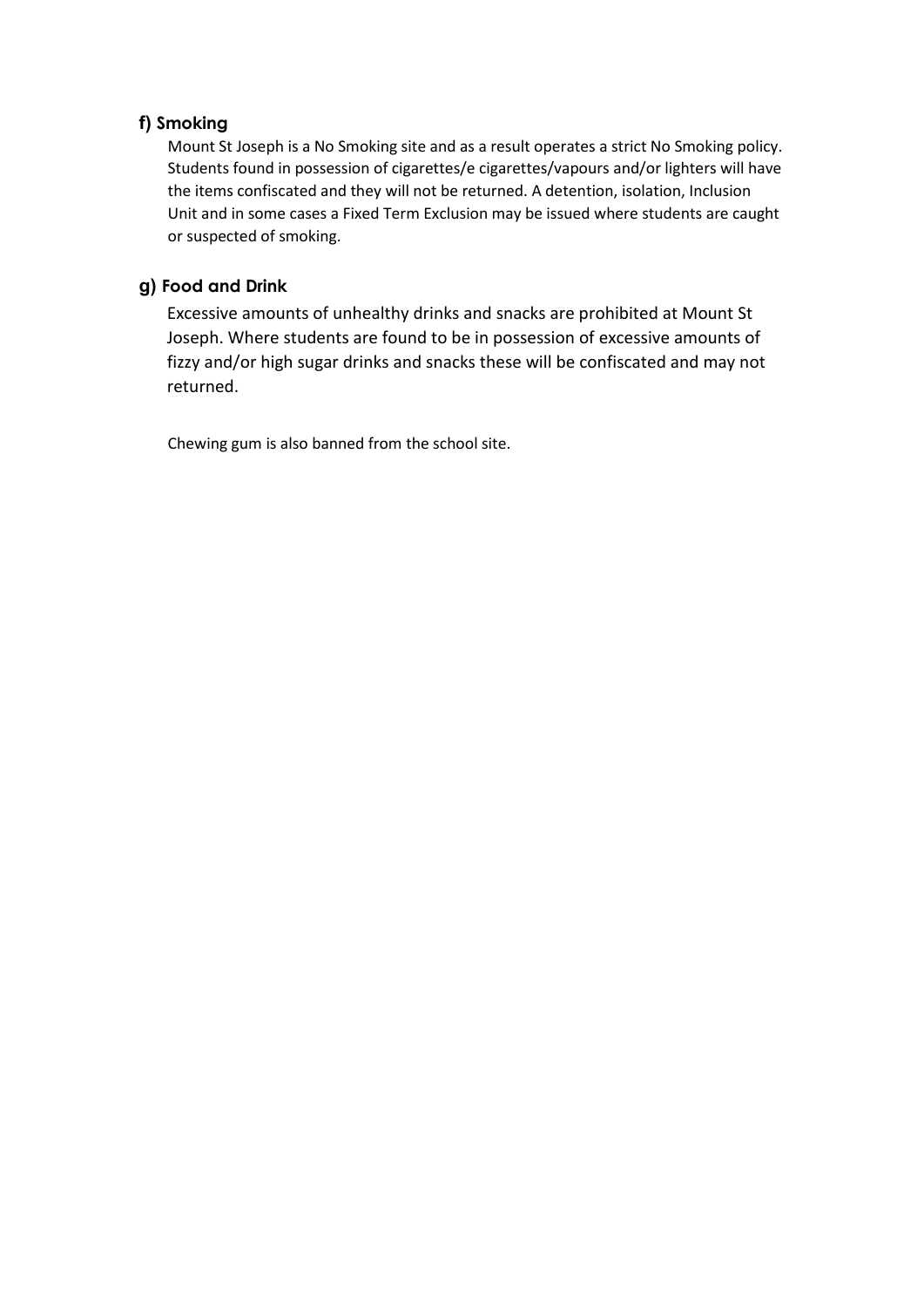## **Appendix 10 Staff Roles and Responsibilities**

#### **Form Tutor**

#### **MAIN PURPOSE OF THE ROLE**

To promote the school values of Respect, Resilience, Responsibility by providing a first point of contact and support for students in a particular form group and:

- A role model for students.
- Promote and model positive behaviours: The Three Rs: Respect, Resilience, Responsibility
- Promote community and social responsibility
- Implement the behaviour and rewards policy
- Raise attendance and implement the attendance policy
- Investigate and record behaviour and attendance concerns at initial point of contact and report these to HOY/PCO
- Implement the form time programme under the direction of HOYs and HOHs
- Engage fully with form and house competitions

#### **RESPONSIBLE TO:**

- Relevant Head of Year
- Relevant SLT Line Manager **DUTIES AND KEY RESPONSIBILITIES:**

#### DAILY:

- Undertake daily collective worship.
- Meet & Greet/End & Send students at registration time
- Monitor any students who are on "conduct" ensure they have a card for the day
- Record attendance and absence accurately each session
- Note any reasons for absences
- Ensure students receive daily information as required
- Implement form time programme as directed by HOY/ HOH
- Reinforce school rules/values of Respect, Resilience, Responsibility
- Conduct uniform and equipment checks reward, sanction and correct appropriately
- Record PB data on SIMs where relevant, e.g. students' uniform and organisation, positive behaviours, negative behaviours

#### WEEKLY: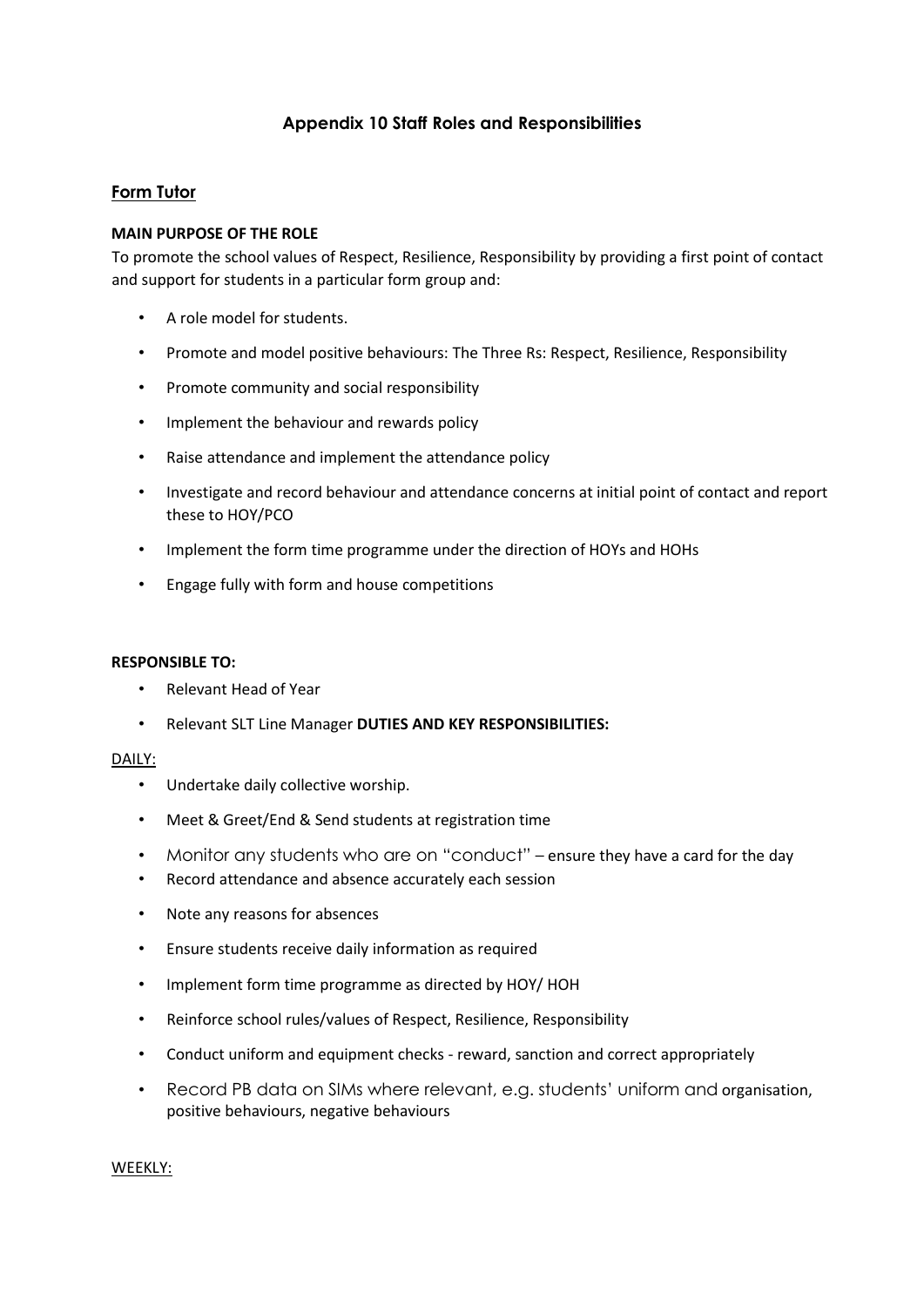- Attendance monitoring & intervention telephone parents of any student raising concerns (liaise with HOY/PCO)
- Behaviour monitoring & intervention telephone parents of any students on conduct and/or who have made multiple appearances in detention over the week
- Escort your form to assembly, walking alongside them and monitoring behaviour throughout form teacher must always sit with their form in assembly.

#### OTHER:

- Maintain regular contact with parents as required and where relevant
- Complete reports as required
- Participate in other events supervising and supporting your form when appropriate, e.g. house events, drop down days, charity activities etc.
- Report issues to relevant staff as required, especially safeguarding issues **Classroom Teachers (Behaviour Specific Duties)**

To actively promote community and social responsibility in line with the school values of Respect, Resilience and Responsibility through engaging in house competitions linked to your department. To reward excellence in terms of attitude to learning and academic achievement through positive phone calls, PB points, reward postcards and notice boards

## **POSITION IN ORGANISATION**

#### **Reports To:** HOD

## **DUTIES AND KEY RESPONSIBILITIES**

- At all times: Champion community spirit through The Three Rs
- Daily: be a visible presence at lesson changeover to promote positive behaviours
- Meet and greet students at the start of lessons and ensure orderly end to lessons
- Daily: uphold the school routines, including the meet and greet, end and send and bell-time activity
- Daily: deal with inappropriate behaviour, including lateness to lesson, in a respectful manner that promotes community
- Daily: take responsibility for arranging detentions and ensuring these are escalated in the correct way when they are missed or failed
- Daily/weekly rewards: Phone home/reward students with PB points
- Weekly: (meetings) contribute meaningfully to standing agenda items concerning attendance, punctuality and behaviour, and assist in coordinated action that results from these discussions
- Where able: provide support to colleagues with challenging classes
- Termly: Promote community and social responsibility through joining in with competitions where appropriate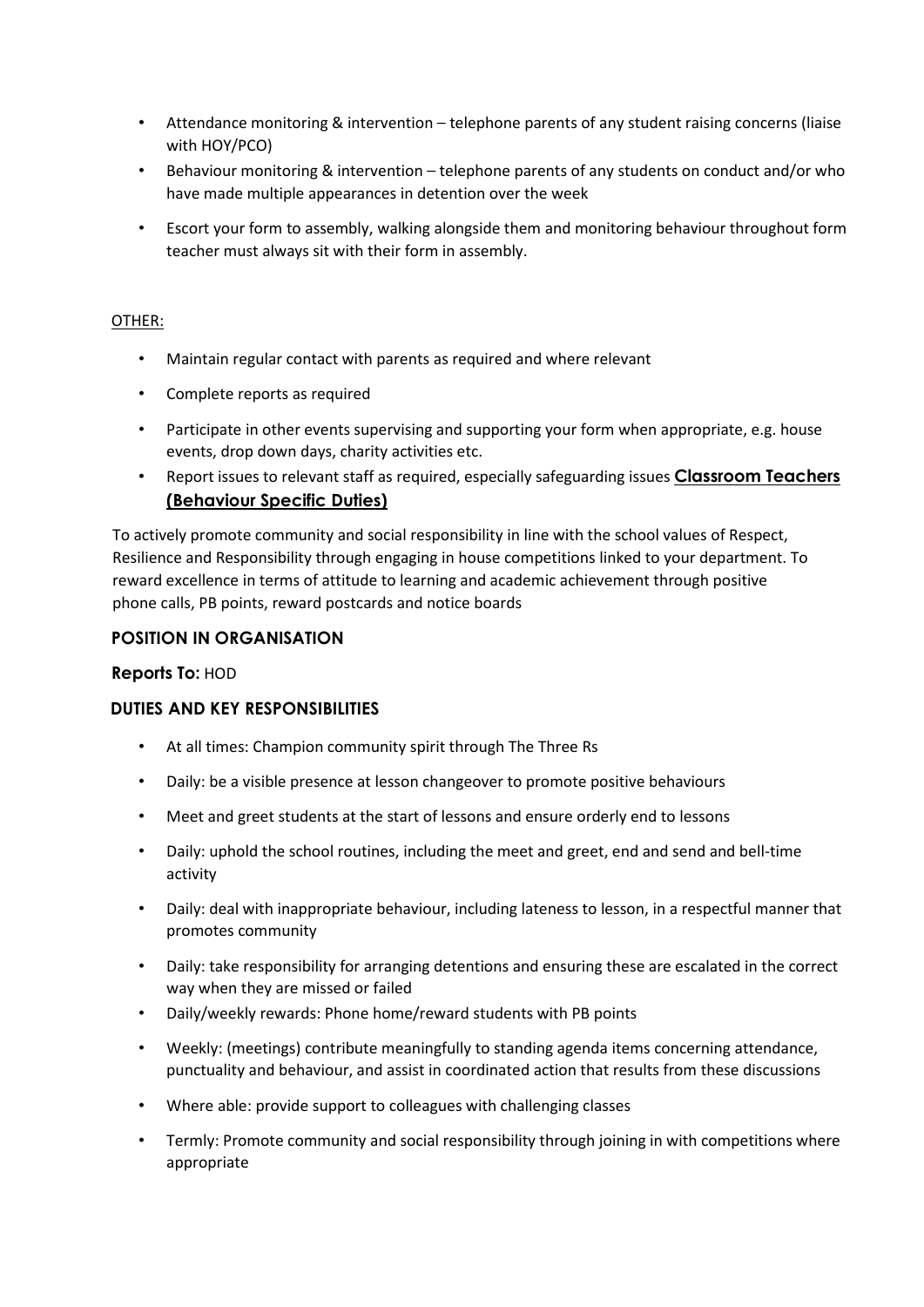• Where appropriate: attend detentions and Inclusion Unit to hold restorative conversations with students

#### **Learning Support**

#### **MAIN PURPOSE OF THE ROLE**

To promote the school values of Respect, Resilience, Responsibility by having an overview of contact and support for students in a particular year group and:

- Model positive behaviours as per The Three Rs
- Promote community and social responsibility
- Highlight to the class teacher where they think it is necessary for the teacher to implement the behaviour and rewards policy (where something happens with the students they are working with).
- Support in the delivery of engaging lessons for student they are supporting
- Liaise with the class teacher re support materials most appropriate to support the student
- Support student effectively in class, directed by the class teacher of their role in each lesson
- Support in the delivery of the form time programme to ensure it is to a high standard
- Support form time competitions and house competitions
- Support in assemblies to promote The Three Rs and other initiatives particular to year group.

#### **RESPONSIBLE TO:**

• Head of SEND

#### **DUTIES AND KEY RESPONSIBILITIES:**

#### DAILY:

- Meet & Greet/End & Send students at registration/lesson time
- Support any students allocated to, who are on "conduct" ensure they are completing it
- Note any reasons for absences
- Reinforce school rules/values of Respect, Resilience, Responsibility
- Support in the delivery of engaging lessons for student they are supporting
- Liaise with the class teacher re support materials most appropriate to support the student
- Support student effectively in class, directed by the class teacher of their role in each lesson
- Support in the delivery of the form time programme to ensure it is to a high standard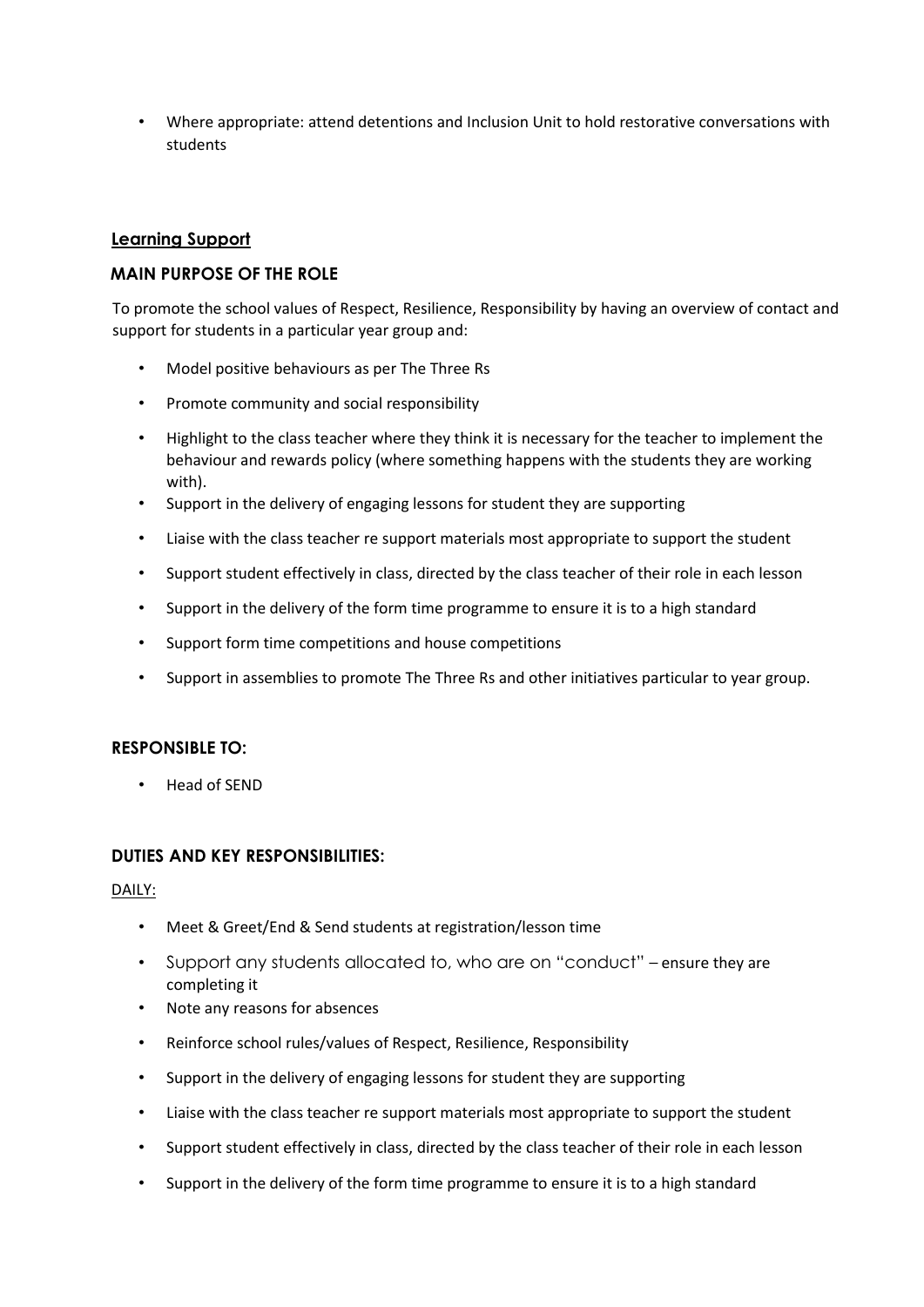#### WEEKLY:

• Liaise with HOD and HOY any issues re behaviour/attendance so appropriate intervention can be put in place

#### OTHER:

- Complete reports as required
- Participate in other events supervising and supporting your form when appropriate, e.g. House events, charity days etc.
- Report issues to relevant staff as required, especially safeguarding issues

## **Head of Department (Behaviour Specific Duties)**

To actively promote community and social responsibility in line with the school values of Respect, Resilience and Responsibility. To engage in house competitions linked to your department. To reward excellence in terms of attitude to learning and academic achievement through positive phone calls, PB points, reward postcards and notice boards. To work with HODs and HOYs to ensure challenging behaviour is addressed in a coherent and coordinated way. To monitor the behaviour/detention log, identify students who are demonstrating poor behaviour, and liaise with HOY to agree appropriate, coordinated action.

#### **POSITION IN ORGANISATION**

#### **Reports To:** SLT LM

#### **DUTIES AND KEY RESPONSIBILITIES**

- At all times: Champion community spirit by modelling The Three Rs this includes being respectful towards students at all times and building positive relationships
- Daily: be a visible presence at lesson changeover to promote and enforce positive behaviours
- Daily: provide support to colleagues with challenging classes
- Daily: hold colleagues to account in terms of following the school routines, including attending detentions to hold restorative conversations, following-up detentions that are missed, making positive phone calls and rewarding students with PB points
- Daily: monitor the behaviour log, ensure detentions are being held, and refer escalations to HOY
- Weekly: (meetings) ensure colleagues are in contact with parents/carers/HOYs regarding challenging behaviour and that interventions are effective, consistent and coordinated
- Weekly: (meetings) highlight attendance and punctuality issues and coordinate combined action involving form teachers and HOYs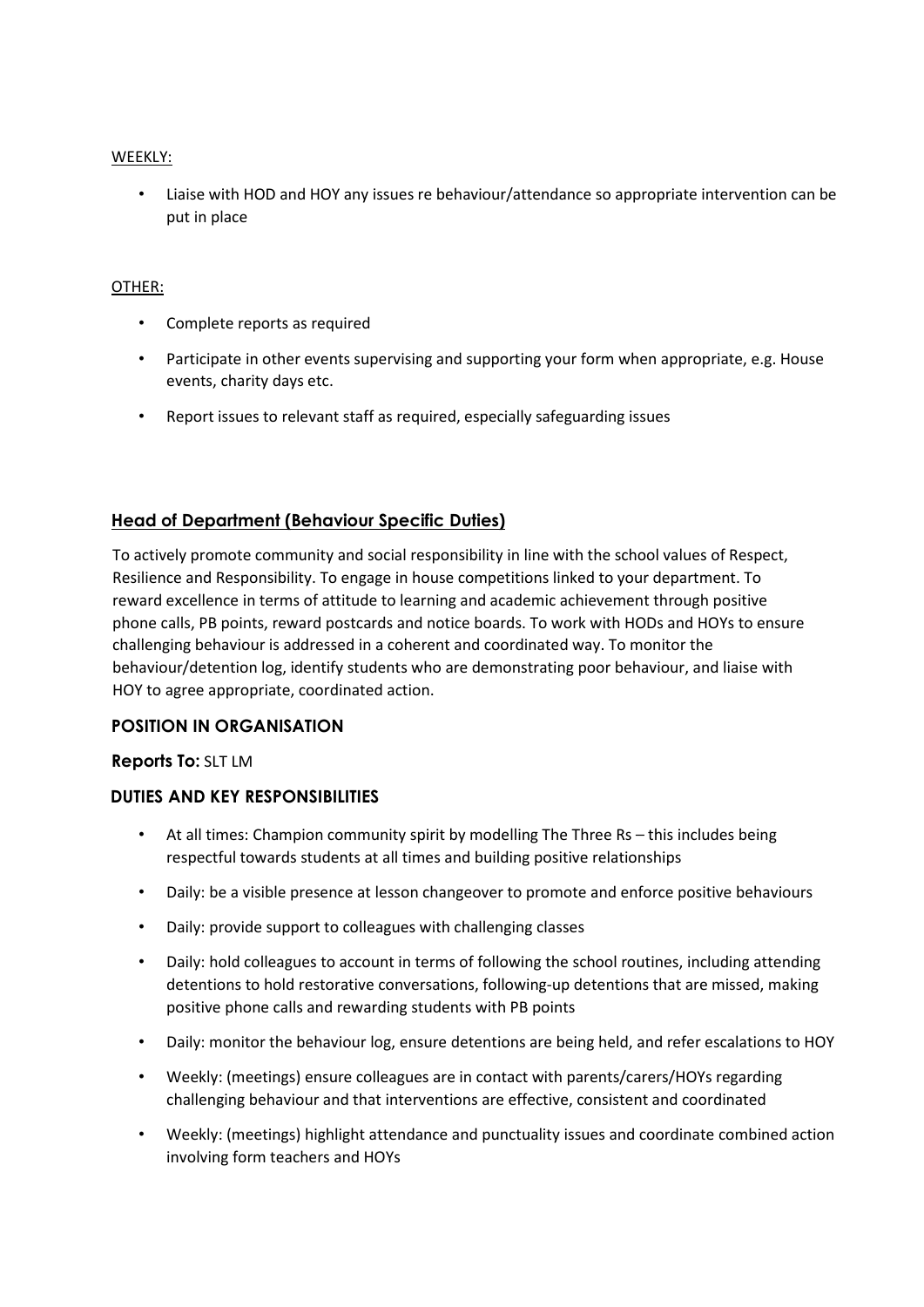- Termly: Promote community and social responsibility through joining in with competitions and events where appropriate
- Drive departmental initiatives and competitions
- Where appropriate: arrange meetings with parents to discuss specific behaviour issues (in consultation with HOY)

## **Head of Year**

#### **MAIN PURPOSE OF THE ROLE**

To embody the school values of Respect, Resilience and Responsibility by proactively caring for the wellbeing of students in a particular year group, including through the promotion and implementation of relevant policies as follows:

- Promote and monitor **positive behaviours** through The Three Rs, and implement rewards and celebration in line with school procedures: reward cards, assemblies, postcards, notice boards
- Address and monitor **negative behaviours** and coordinate interventions among form teachers, HODs, classroom teachers and parents (e.g. conduct cards; escalation of sanctions etc.)
- Promote **good attendance**, and implement rewards and celebration in line with school procedures
- Address and monitor **poor attendance** and **punctuality** and implement procedures in line with school procedures: monitor FTs in their contact with parents; work with PCOs to promote attendance and punctuality
- Monitor whole year group **progress data** and support where relevant
- Manage form teachers and ensure they are supported with their role (see Form tutor role), including implementation of tutorial programme
- Oversee the investigation and recording of behaviour and attendance concerns, and report these to DOC.

## **RESPONSIBLE TO:**

- Relevant KS4 lead
- DOC / SLT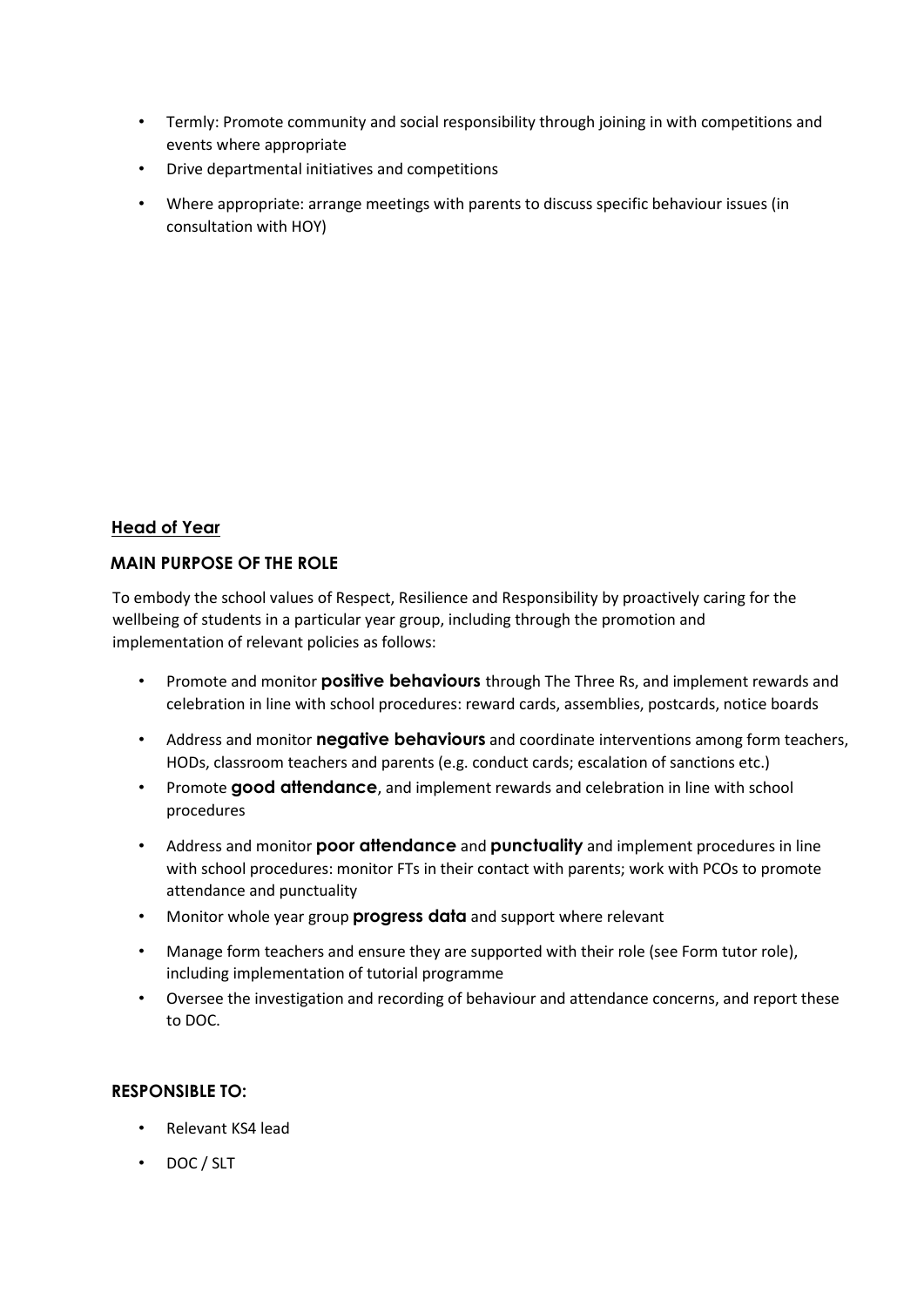## **DUTIES AND KEY RESPONSIBILITIES**

#### DAILY:

- Ensure daily collective worship.
- Visible presence during form time and on corridors at change over time and when free checking students in year group are settled at the start of a lesson and towards the end of the lesson.
- Ensure correct activities are being carried out during form time
- Oversee (not necessarily directly intervene in) the behaviour of students in your year group; ensure that form teachers, subject teachers and their HODs receive the necessary information and guidance that they may address behaviours in their areas
- In the first instance hold form teachers accountable for: contacting parents regarding behaviour, uniform, equipment and attendance; updating form boards re attendance and rewards; modelling positive behaviours
- Liaise with DOC regarding the more pressing behaviour incidents and sanctions imposed (those requiring Inclusion Unit or exclusion)
- Check in with students who need daily monitoring
- Monitor the behaviour log, conducts and address behaviour issues arising

#### WEEKLY/FORTNIGHTLY:

- Fortnightly: meeting with pastoral team
- Positive behaviour: Support with implementation of rewards programmes and initiatives by selecting students to receive rewards cards and headteacher's postcard
- Negative behaviour: Monitor detention/behaviour log and oversee/implement interventions as necessary and in conjunction with HoDs were appropriate
- Attendance: Monitor and support students, PCOs and FTs with their attendance role
- Punctuality monitor lates
- Conduct weekly daily visit to every form at least once to ensure tutorial programme is occurring as planned
- Conduct assembly
- Carry out duties in uniform cupboard and/or property return as per rota

#### OTHER:

- Meet with parents of students returning from exclusion/Inclusion Unit
- Work with pastoral team/DOC to ensure tutorial programme is regularly reviewed and updated
- Liaise with parents as appropriate including regular phone calls/emails etc. as directed and/or necessary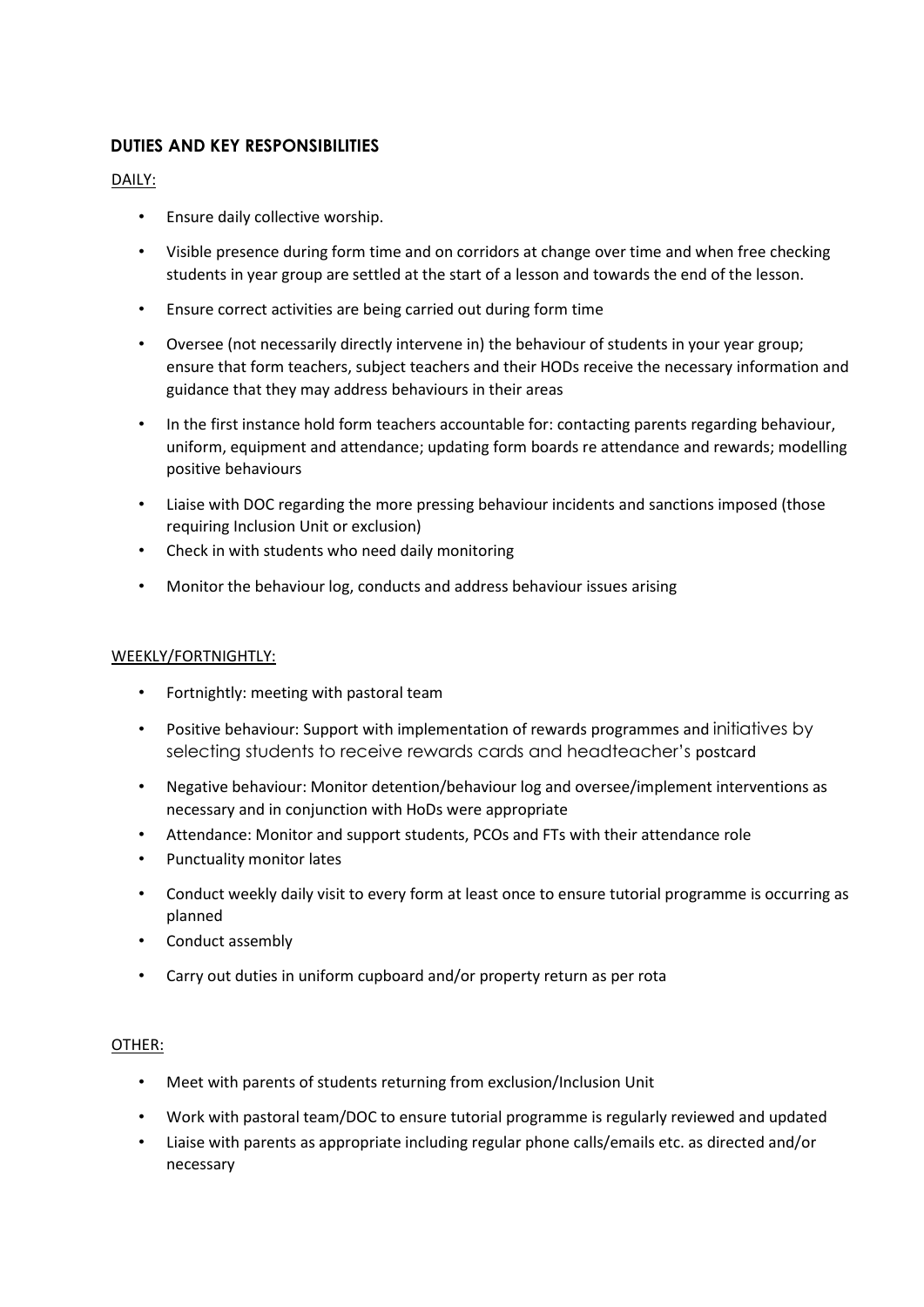- Coordinate drop down days
- Coordinate thank you cards
- Contribute to planning of awards evening and parents' evenings
- Support whole school events e.g. shows, awards evening etc

#### **Inclusion Unit Manager**

#### **MAIN PURPOSE AND SCOPE OF THE JOB**

To reinforce the school values and to ensure that students in the Inclusion Unit are kept busy and follow the Inclusion Unit rules AT ALL TIMES, NO EXCEPTIONS.

#### **POSITION IN ORGANISATION**

#### **Reports To:** HKS3/DOC

#### **DUTIES AND KEY RESPONSIBILITIES**

- 1. Work for students: Be proactive in securing work for students in the Inclusion Unit. email and telephone teachers to request that work be delivered to the GR for students to complete, especially KS4 students
- 2. Model positive behaviours: be calm, fair and polite at all times, but do insist that students work in silence at all times
- 3. Ensure GR rules are enforced at all times, including lunch time and toilet breaks
- 4. Complete daily Inclusion Unit report: students repeatedly failing to follow GR rules will repeat the sanction